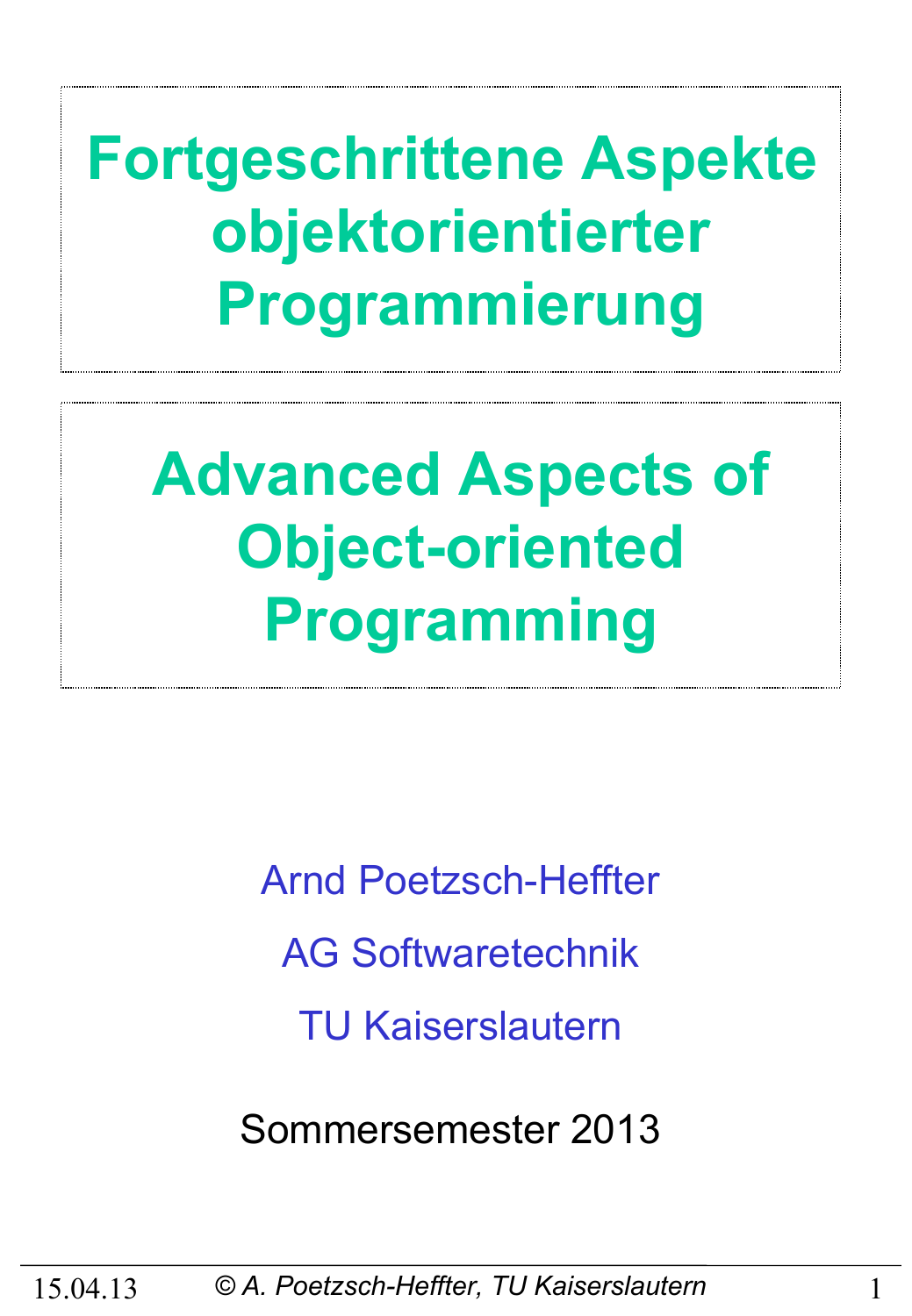# 0. Preliminaries

# Cooperation:

The course material is based on a collaboration with Prof. Peter Müller (ETH Zürich/Microsoft Research). Several of the slides are of his lecture "Konzepte objektorientierter Programmierung".

### Organisational Information:

The course module consists of 2 hours lecture and 1 hour exercises ("Übungen").

The module exam is an oral exam about the content of the lecture and the assignments.

There are web pages containing the course material and information about the course:

softech.informatik.uni-kl.de/

under item "Lehre"

### Literature:

Will be given along with the course, some literature is already given on the web pages.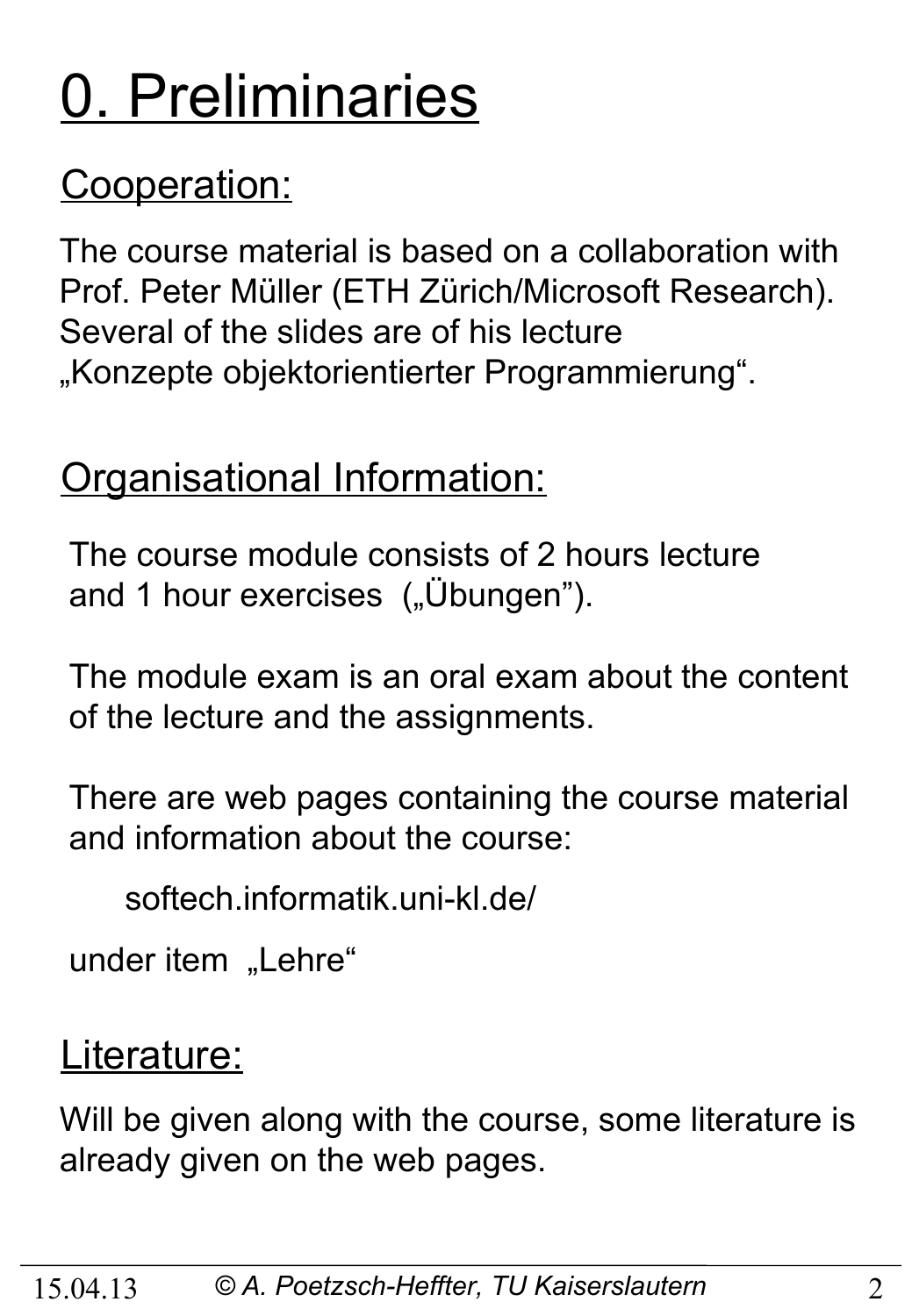### Overview and Structure of Course:

- 1. Introduction
- 2. Objects, Classes, Inheritance
- 3. Subtyping and Parametric Types
- 4. Object Structures, Aliasing and Encapsulation
- 5. Specification and Checking
- 6. Concurrency and Distribution
- 7. Program Frameworks
- 8. Component Software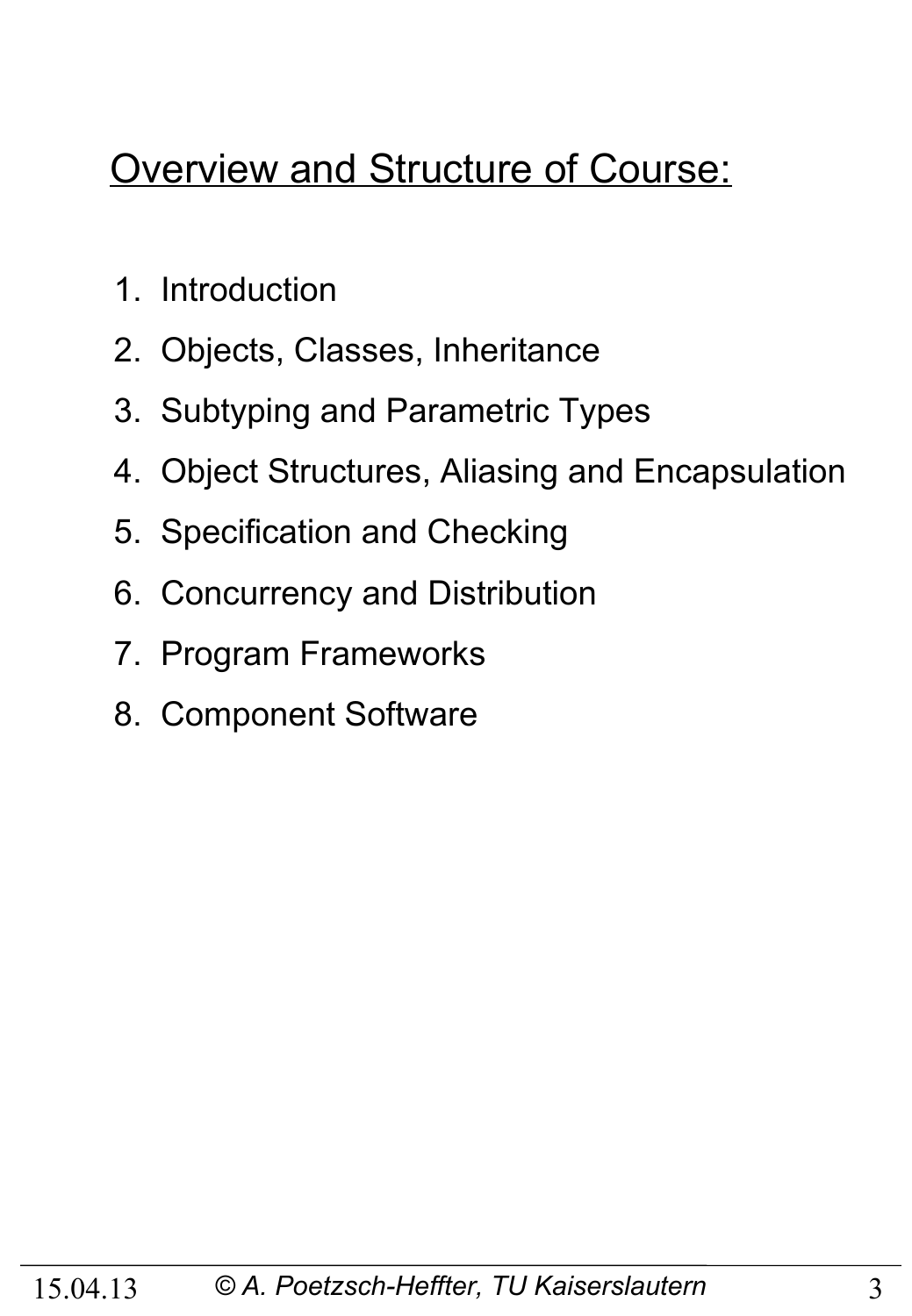# 1. Introduction

### Overview:

- The object-oriented paradigm
- Software engineering and programming challenges
- Programming object systems
- Properties of programs

# **1.1 The Object-Oriented Paradigm**

# Explanation: (Paradigm/Paradigma)

A framework consisting of concepts, methods, techniques, theories, and standards. 

- Imperative / procedural we ask "how"
- Declarative (functional, logic) we ask "what"
- Object-oriented we ask "who"

- 
-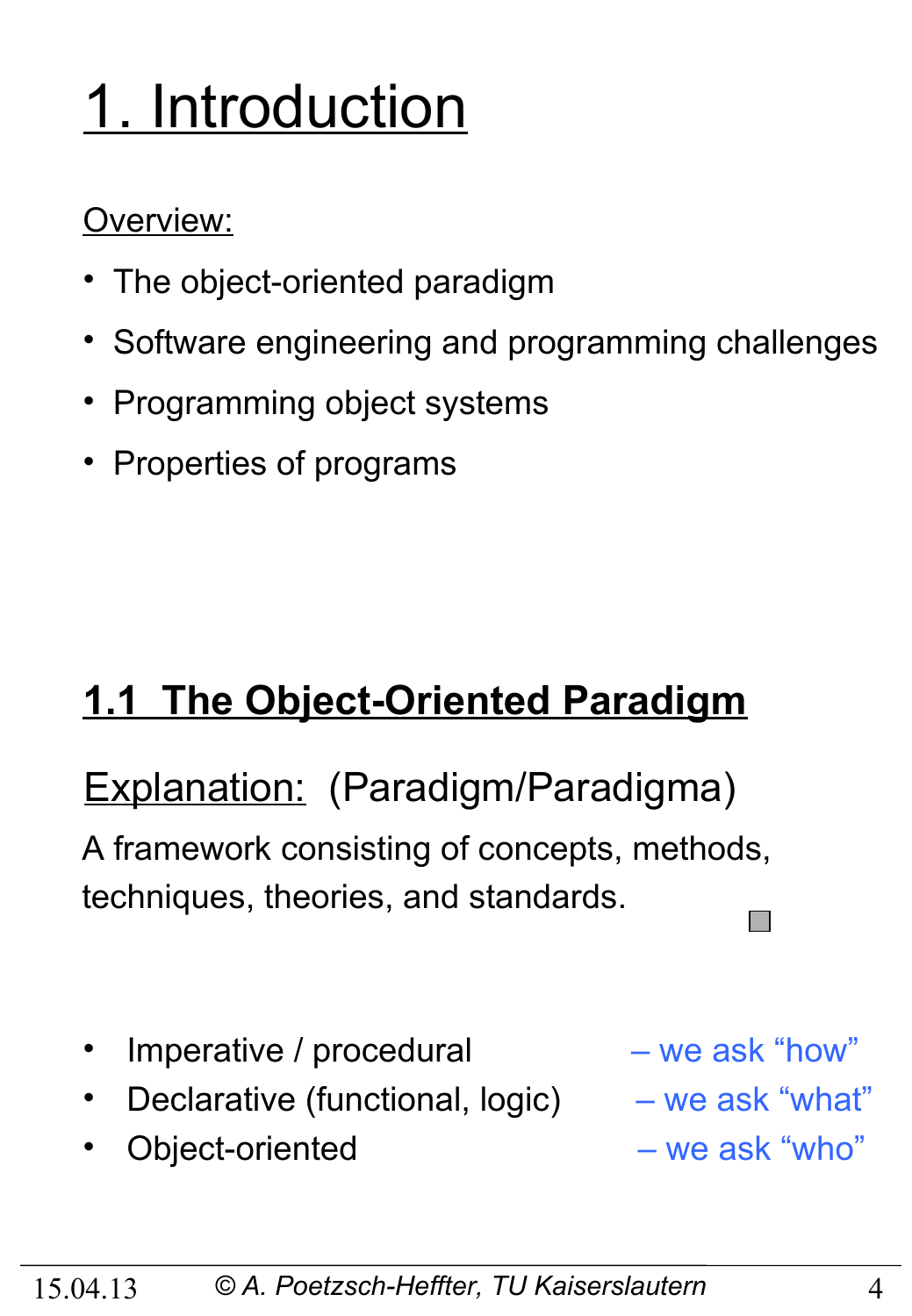"The basic philosophy underlying object-oriented programming is to make the programs as far as possible reflect that part of the reality they are going to treat.

It is then often easier to understand and to get an overview of what is described in programs. The reason is that human beings from the outset are used to and trained in the perception of what is going on in the real world.

The closer it is possible to use this way of thinking in programming, the easier it is to write and understand programs."

[from: Object-oriented Programming in the BETA Programming Language ]

"Born in the ice-blue waters of the festooned Norwegian coast; amplified along the much grayer range of the Californian Pacific; viewed by some as a typhoon, by some as a tsunami, and by some as a storm in a teacup – a tidal wave is reaching the shores of the computing world.''

[from: Object-oriented Software Construction]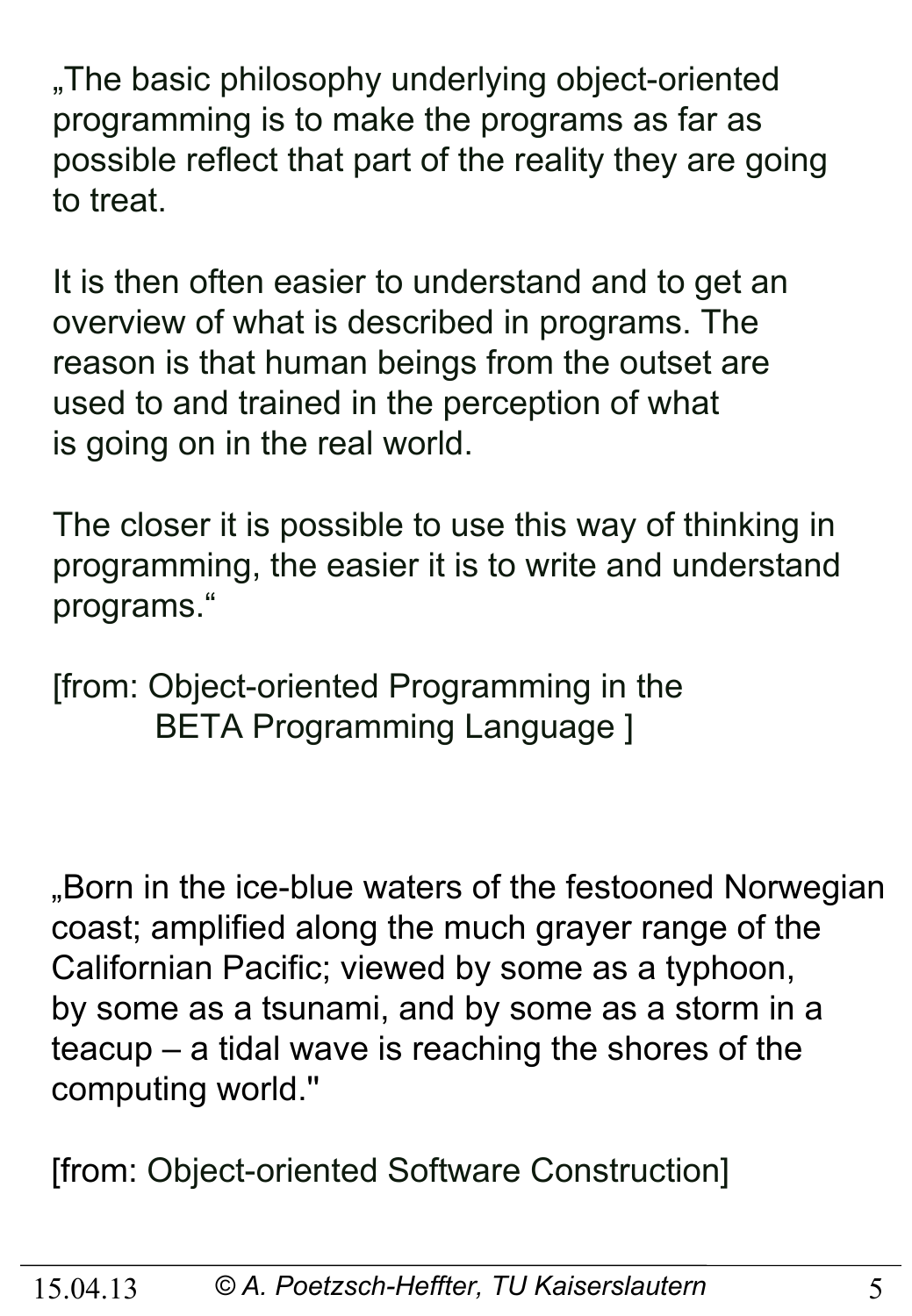# History of programming:

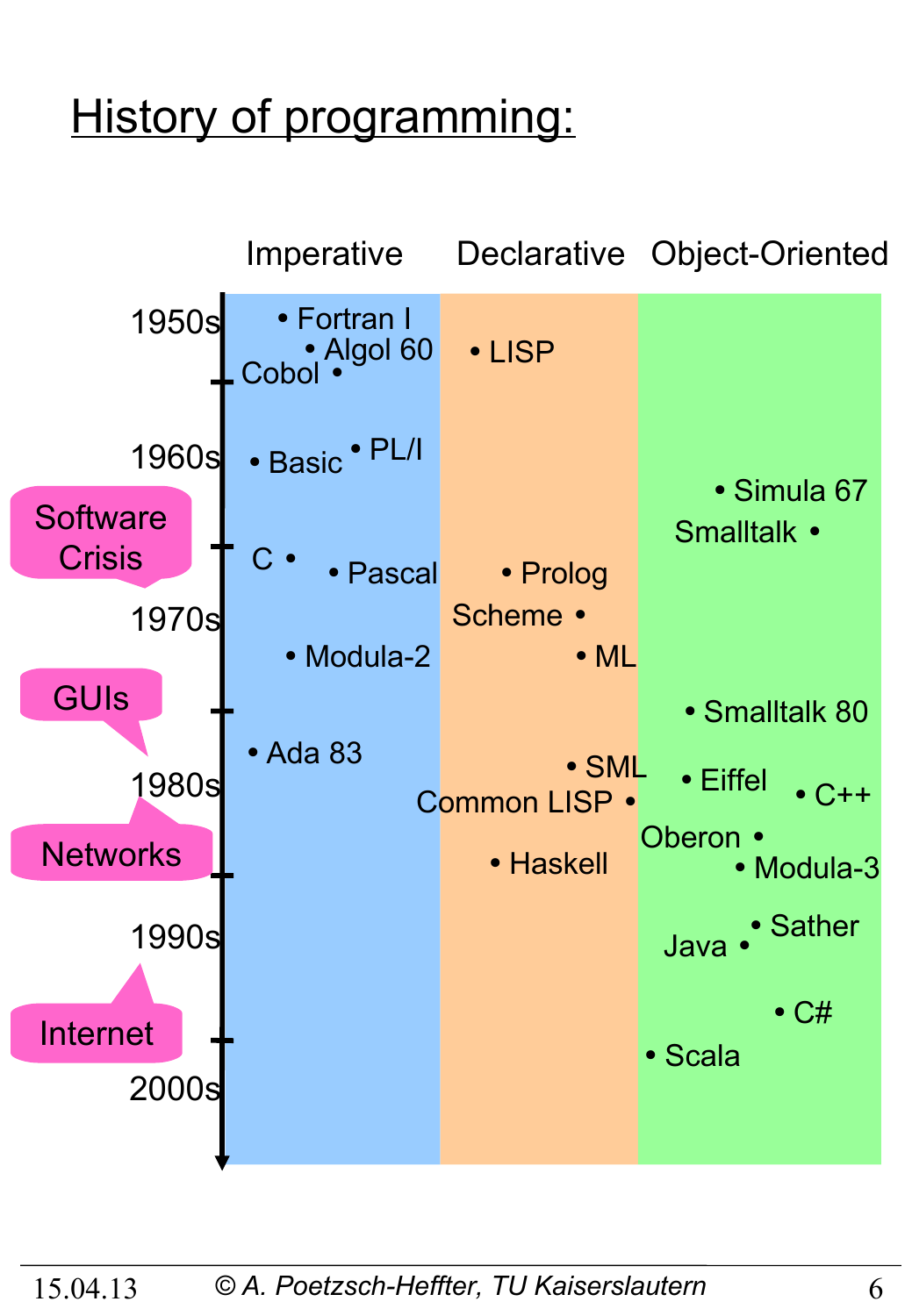# **1.2 Software Engineering and Programming Challenges**

Objectives of subsection:

- Motivation for object-oriented programming
- System construction vs. language concepts
- Distinction between core concepts, language concepts, and language constructs

### Main challenges:

- Reuse:
	- clear, well documented interfaces
	- adaptability, extensibility
	- support for parameterized components
- Human computer interface, GUIs:
	- units with complex dynamic behavior
	- support of frameworks for core functionality
	- make the programs reflect part of the reality
- Distributed computing:
	- concurrency
	- communication
	- distributed state
	- mobile code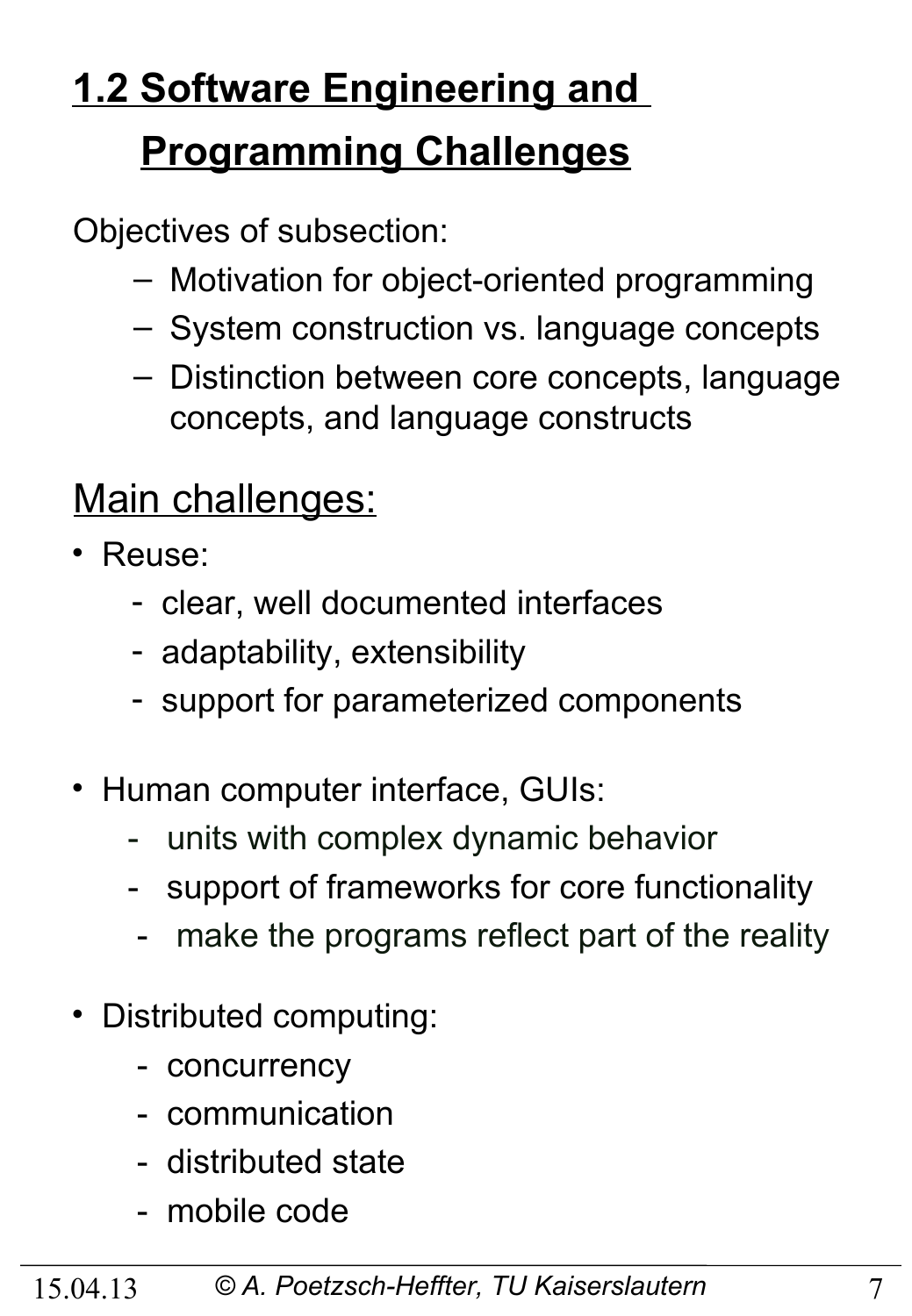# **Reuse**

We consider:

- extensibility & adaptability in a simple example: imperative vs. object-oriented
- abstract algorithms

# Example: (adaptibility/extensibility)

**Scenario: University Administration System** 

- Models students and professors
- Stores one record for each student and each professor in a repository/array
- Procedure printAll prints all records in the repository

Simple implementation in C:

### **typedef struct** {

**char** \* name;

**char** \* room;

**char** \* institute;

} Professor;

**void** printProf(Professor\* p) { … }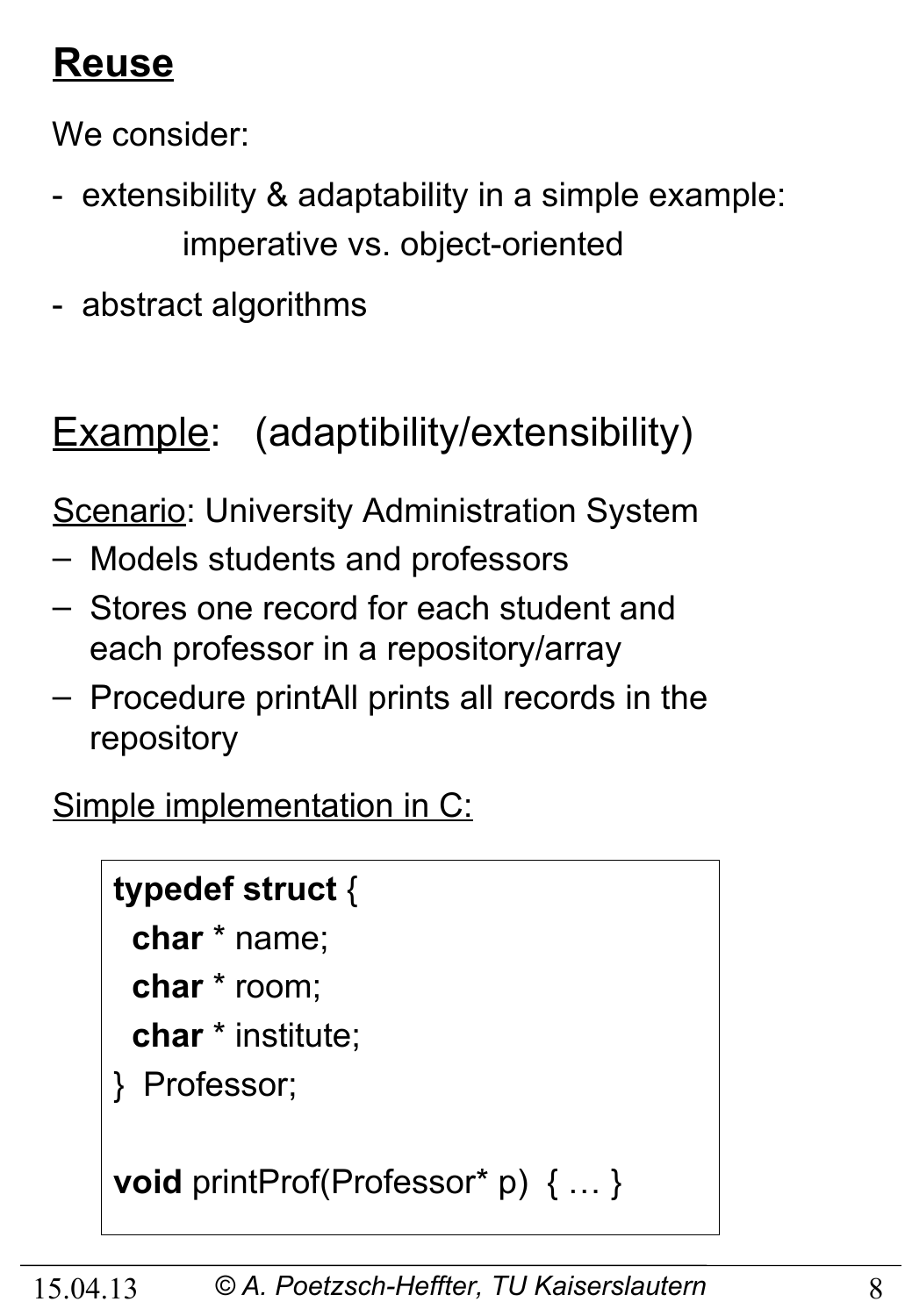### **typedef struct** {

**char** \*name;

**int** reg\_num;

} Student;

**void** printStud( Student\* s ) { … }

```
typedef struct {
```

```
 enum { STU,PROF } kind; 
 union {
```
Student\* s; Professor\* p;

```
 } u;
```

```
} Person;
```
**typedef** Person\*\* PersonArray;

```
void printAll( PersonArray ar ) {
   int i;
  for ( i=0; ar[ i ] != NULL; i++ ) {
       switch ( ar[ i ] -> kind ) {
       case STU: 
          printStud( ar[ i ] -> u.s ); break;
       case PROF: 
          printProf( ar[ i ] -> u.p ); break;
       }
} }
```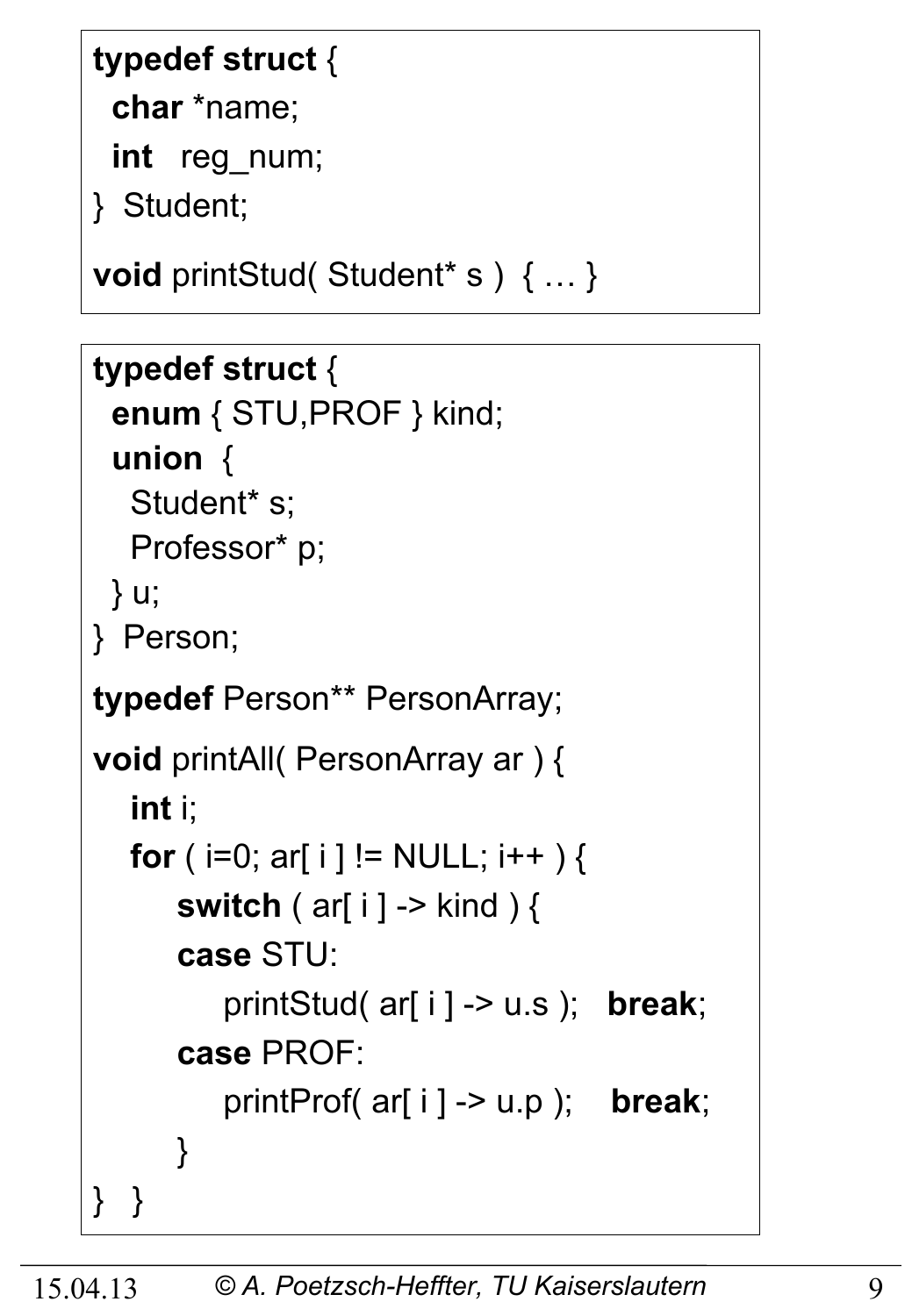### **Extending and adapting the program:**

- Old scenario: as above
- **Extension: Add assistants to system** 
	- Add record and print function for assistants
	- Reuse old code for repository and printing

### Step 1: Add record and print function for assistant

### **typedef struct** {

 $\ldots$  /\* as above  $\frac{*}{ }$ 

} Professor;

**void** printProf(Professor\* p) { … }

### **typedef struct** {

```
\ldots /* as above \frac{*}{ }
```
} Student;

**void** printStud( Student\* s ) { … }

```
typedef struct {
  char *name;
  char PhD_student; /* 'y', 'n' */
} Assistant;
```

```
void printAssi( Assistant * as ) { … }
```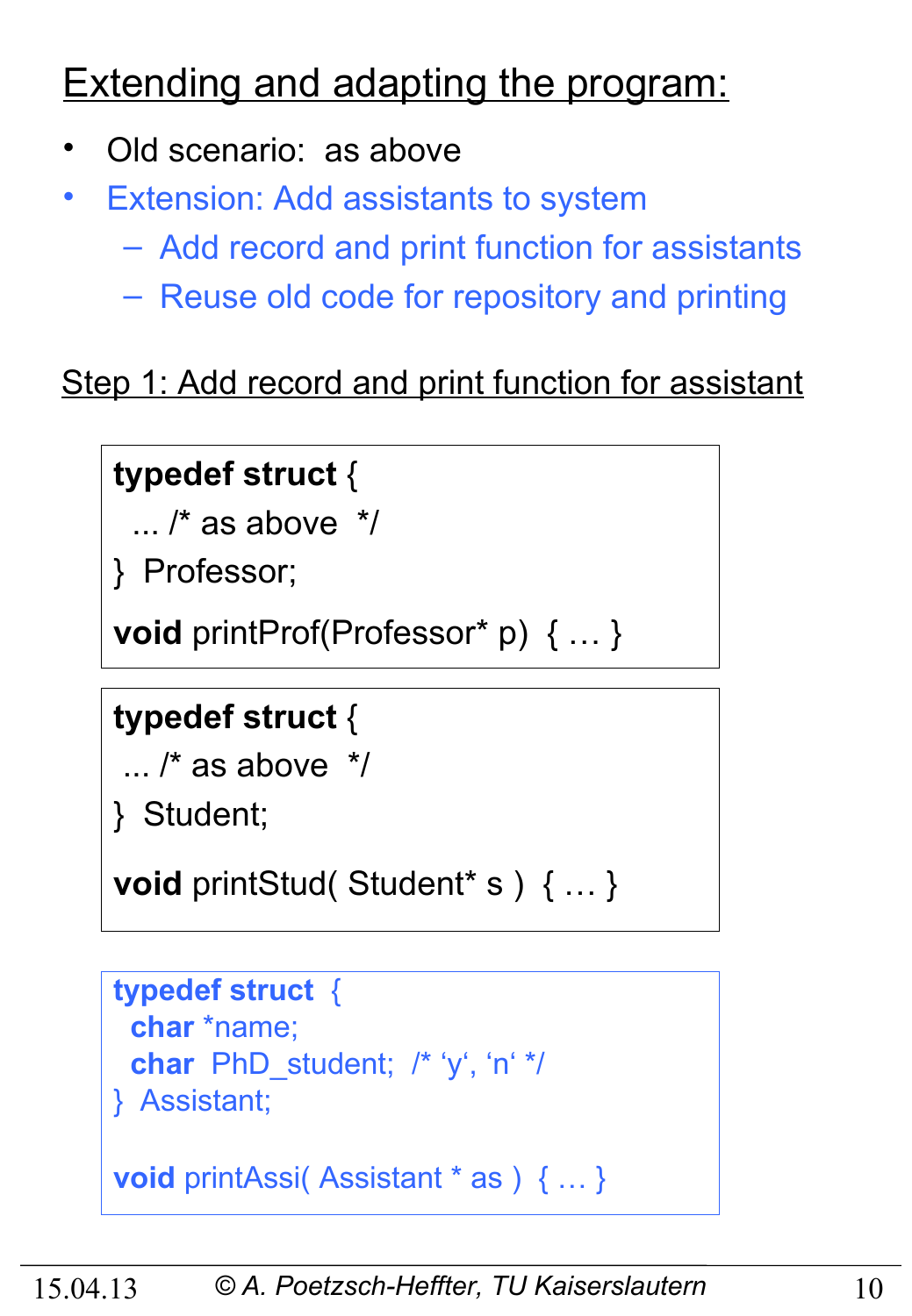Step 2: Reuse code for repository

```
typedef struct {
  enum { STU,PROF, ASSI } kind; 
  union { 
  Student* s;
   Professor* p;
   Assistant* a;
  } u;
} Person;
typedef Person** PersonArray;
void printAll( PersonArray ar ) {
   int i;
  for ( i=0; ar[ i ] != NULL; i++ ) {
       switch ( ar[ i ] -> kind ) {
       case STU: 
          printStud( ar[ i ] -> u.s ); break;
       case PROF: 
          printProf( ar[ i ] -> u.p ); break;
       case ASSI: 
          printAssi( ar[ i ] -> u.a ); break;
       }
} }
```
 $\Box$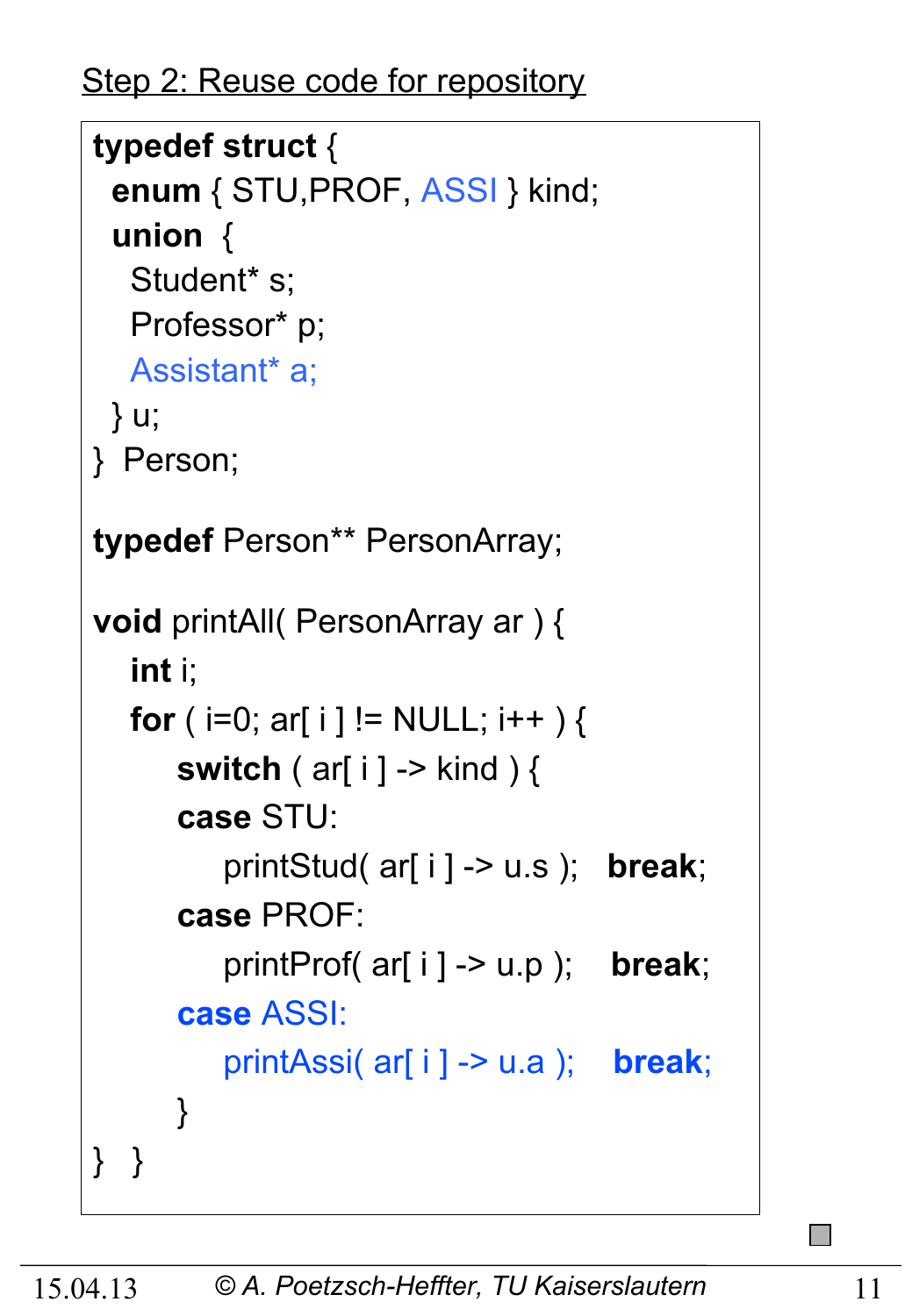### Reuse in imperative languages:

- No explicit language support for extension and adaptation
- Adaptation usually requires modification of reused code
- Copy-and-paste reuse
	- Code duplication
	- Difficult to maintain
	- Error-prone

### Abstract algorithms for reuse:

# Example: (abstract algorithm)

Implement a sorting algorithm sort for *all* lists with elements of some type T having a procedure

```
 boolean compare (T, T);
```
### sort has the following properties:

- it does not need to know what the T's look like (i.e. it abstract from T's concrete implementation)
- it can in particular be "re"-used for new datatypes implementing compare
- it allows for separate development with clear interfaces

 $\Box$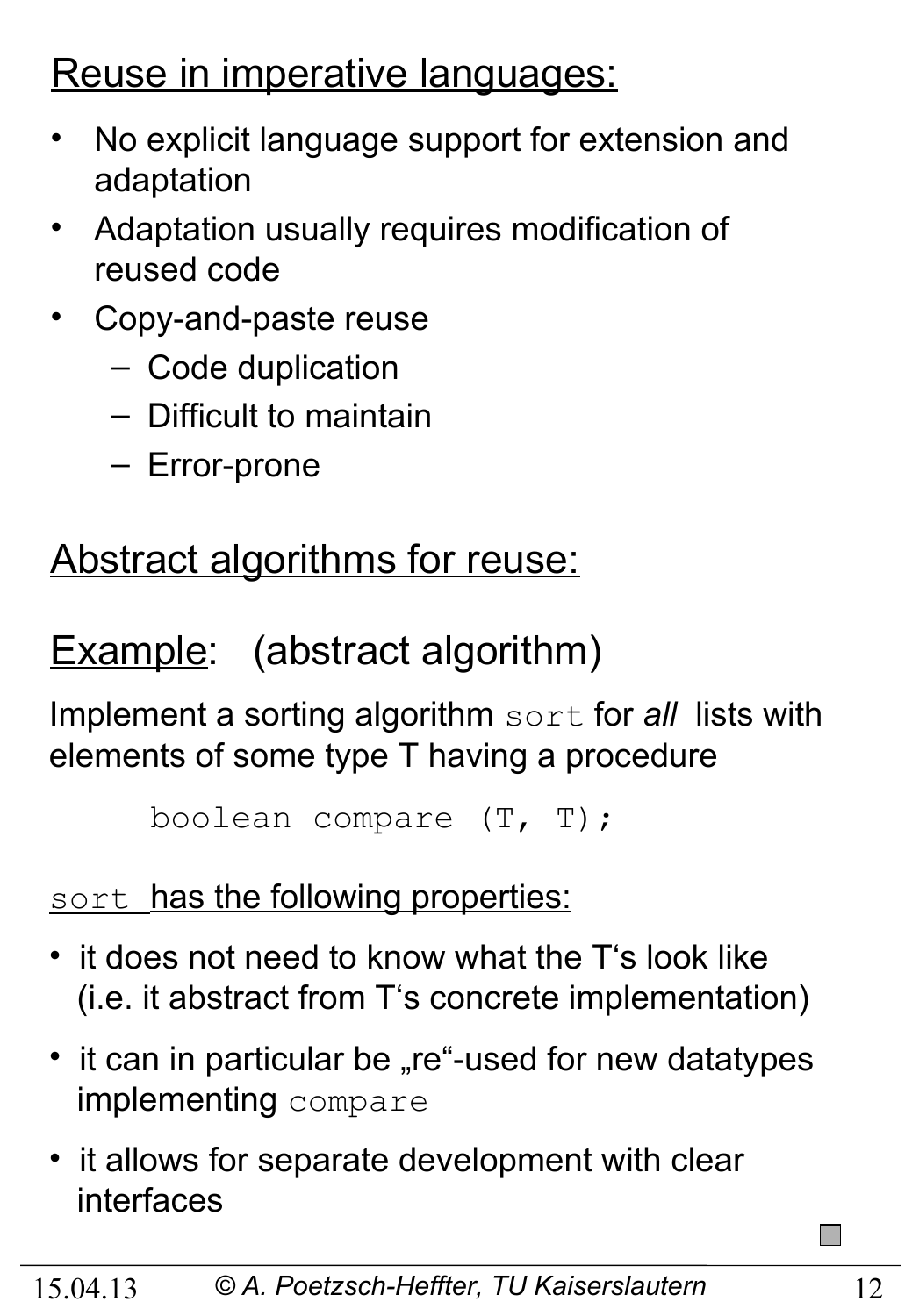# **Human computer interfaces, GUIs**

Tasks of user interfaces:

Should support flexible interaction between users and applications:

- controlling the applications usually with concurrent triggers
- input is often complex data like:
	- mouse, joy stick movements
	- speech
	- images
- output is often complex data like:
	- graphics, videos
	- dynamic visualizations

Requirements for software technology:

- powerful and flexible components that
	- provide core functionality
	- cooperate
	- hide complexity
- easy to use, reflect intuition of user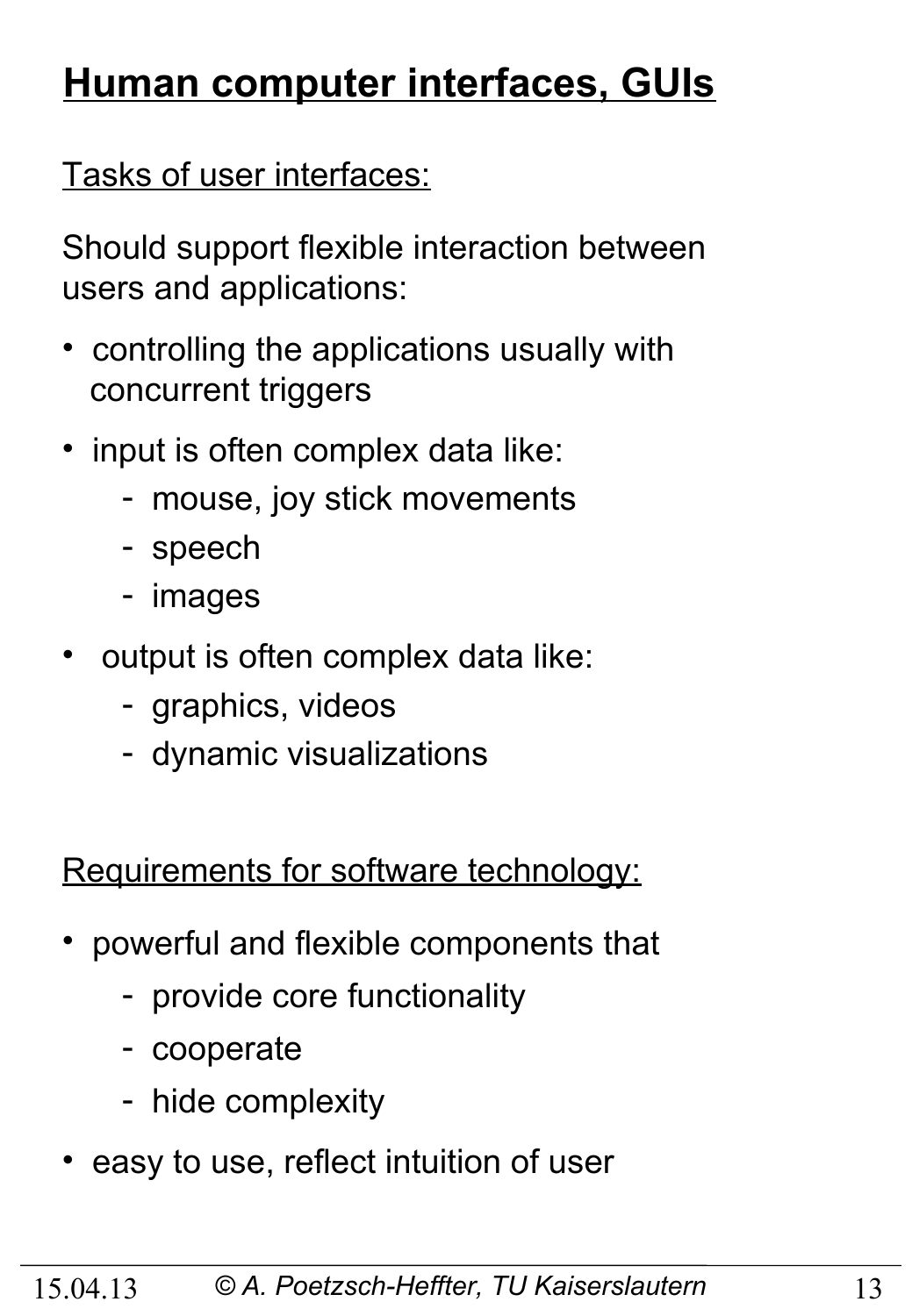### Example: (relation GUI and objects)

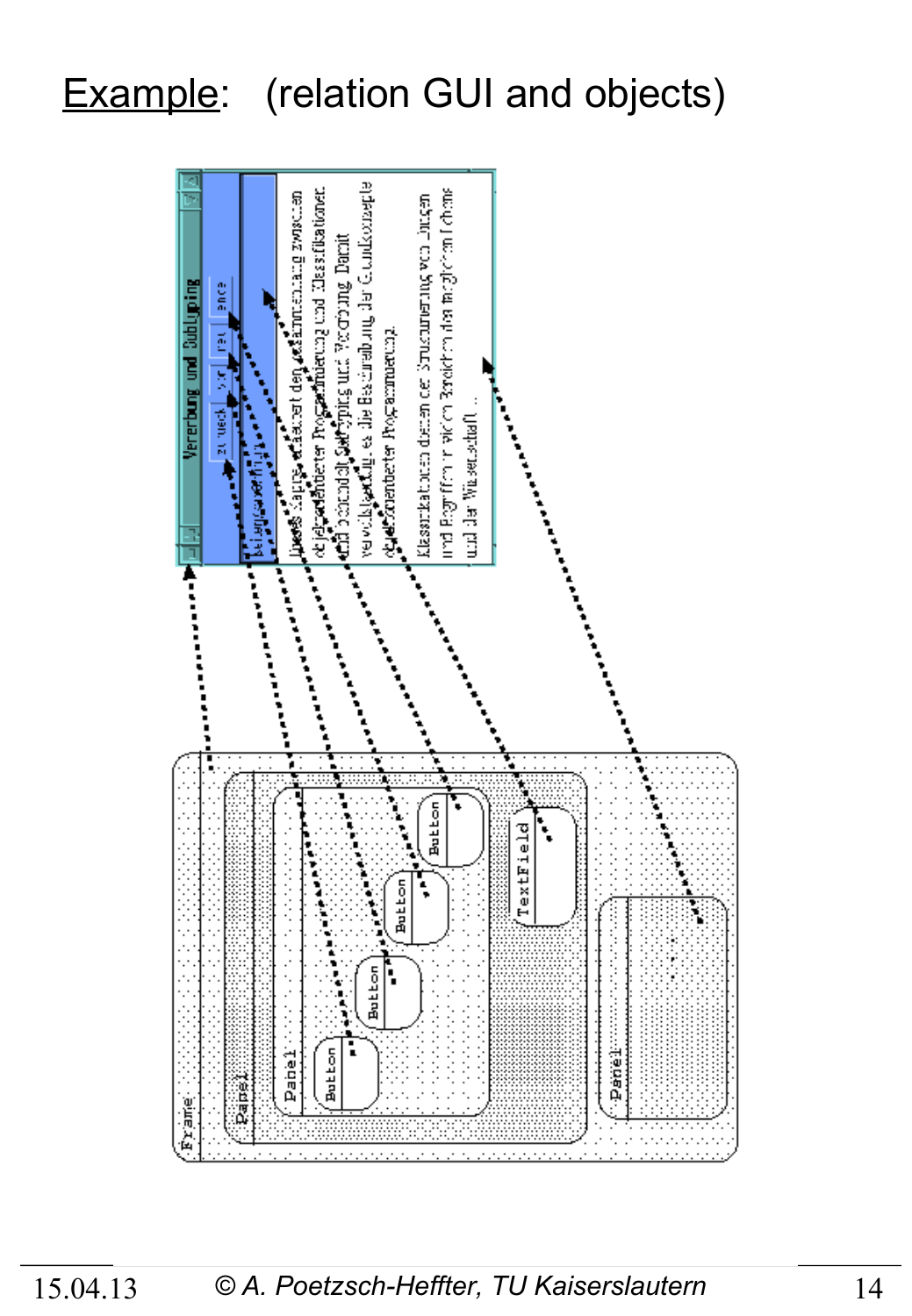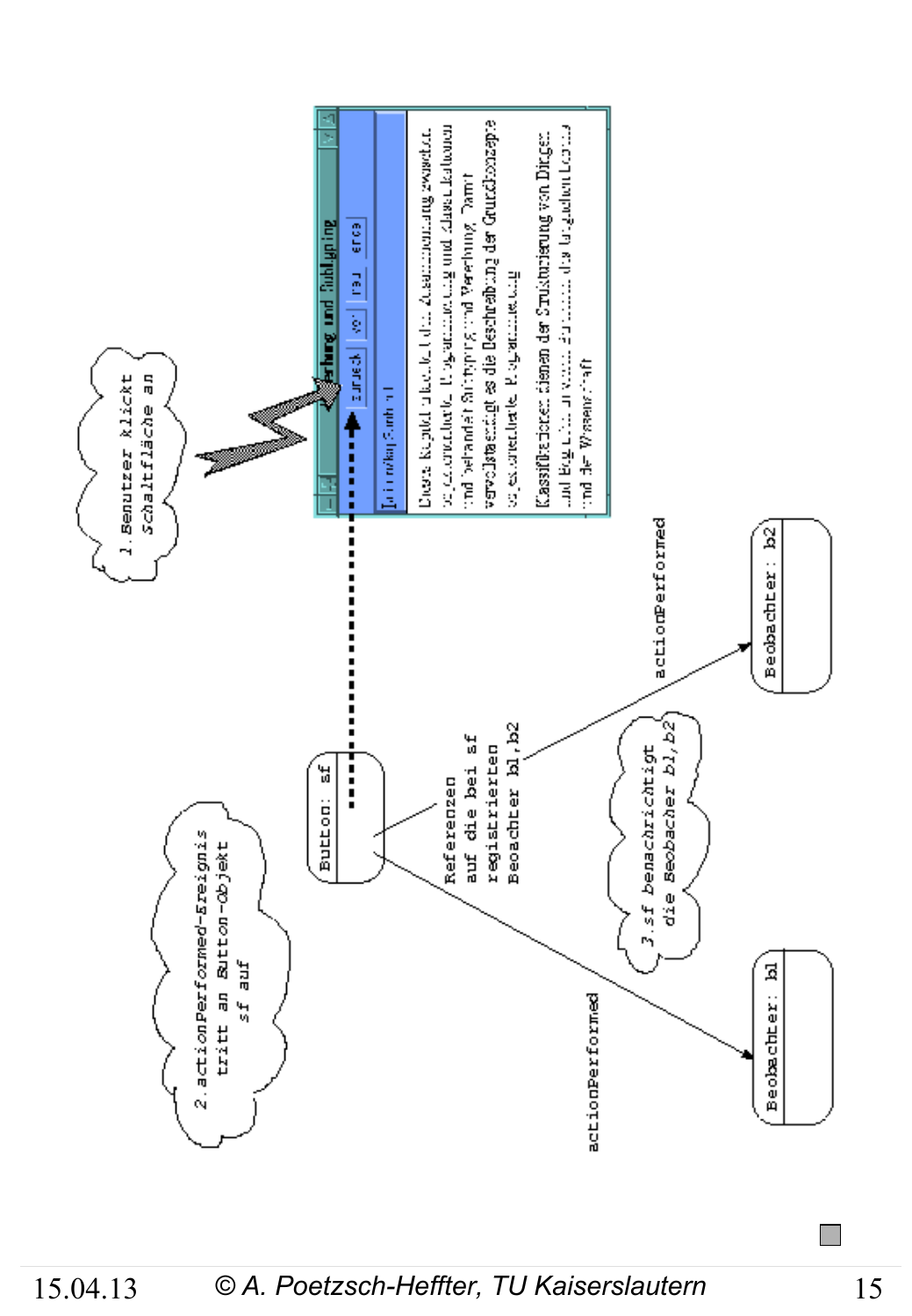# **Distributed computing**

- requires communication mechanism
- means to say who executes the computation and where it should take place (notion of *location*)
- has to support concurrency (different requests from different locations)
- has to work with distributed state
- makes mobile code desirable

Goals:

- Make *local* and *distributed* programs as similar as possible
- Make adaptation from local to distributed programs as simple as possible
- Hide concurrency when reasonable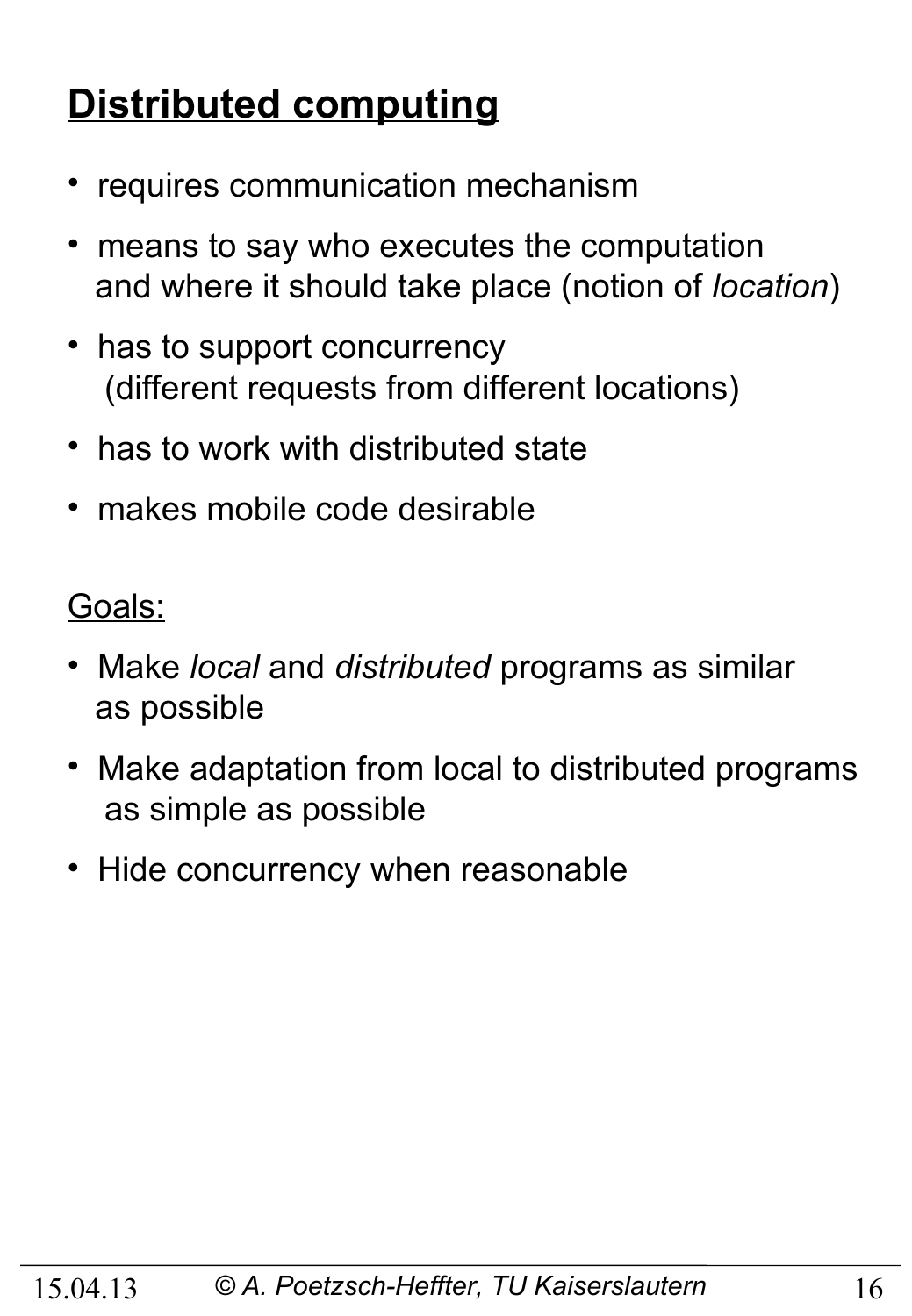# **Required programming concepts**

### From challenges to required programming concepts:



#### 15.04.13 *© A. Poetzsch-Heffter, TU Kaiserslautern* 17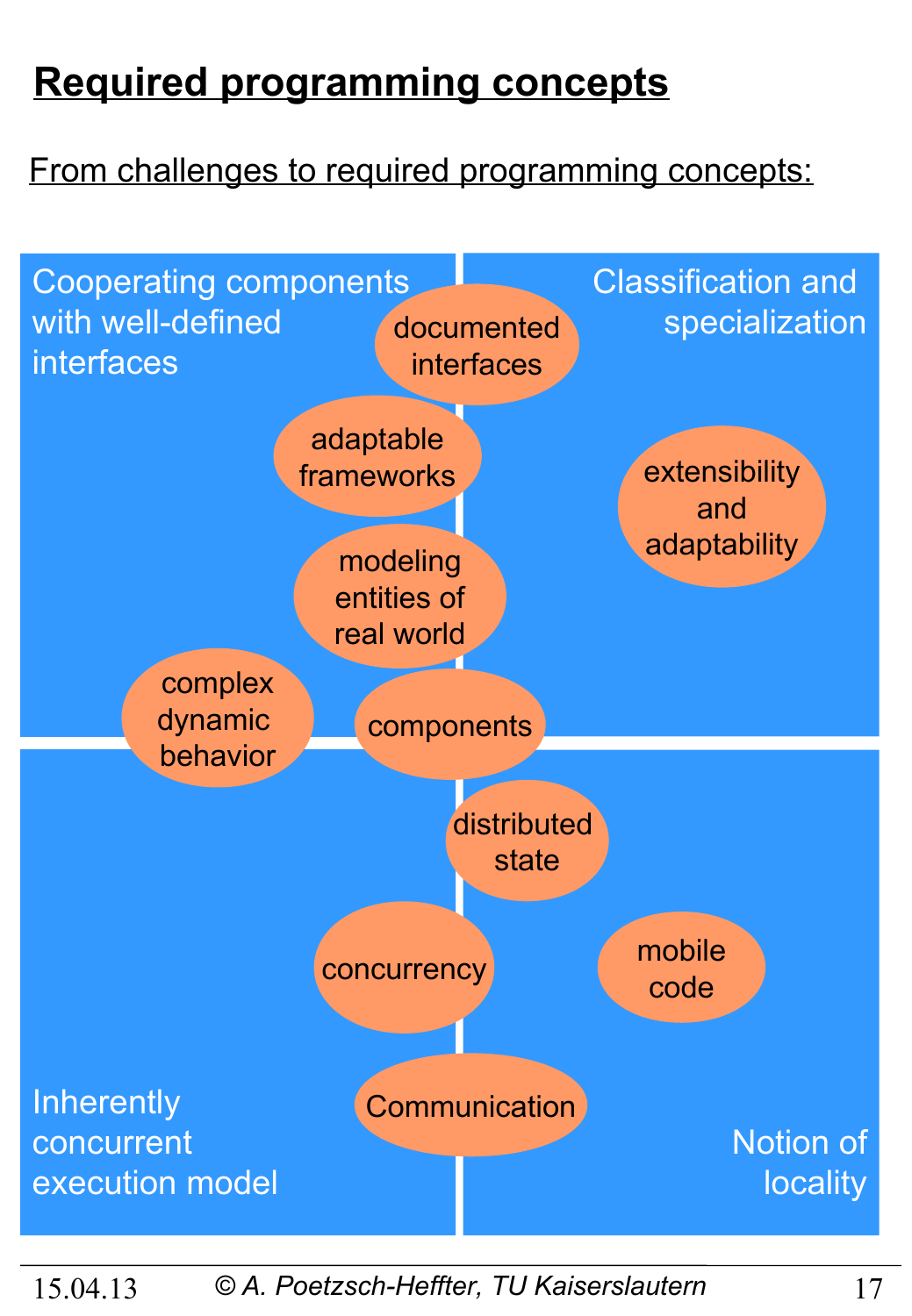### How can the required concepts be realized?

What are the concepts of a programming paradigm

- That allow one to express **concurrency** naturally?
- That structure programs into **cooperating program parts with well-defined interfaces**?
- That are able to express **classification and specialization** of program parts without modifying reused code?
- That facilitate the development of **distributed programs**?

# **1.3 Programming Object Systems**

### Explanation: (Object system)

An *object system* is a system that is modelled and described as

- a collection of cooperating objects where
- objects have state and processing ability and
- objects exchange messages.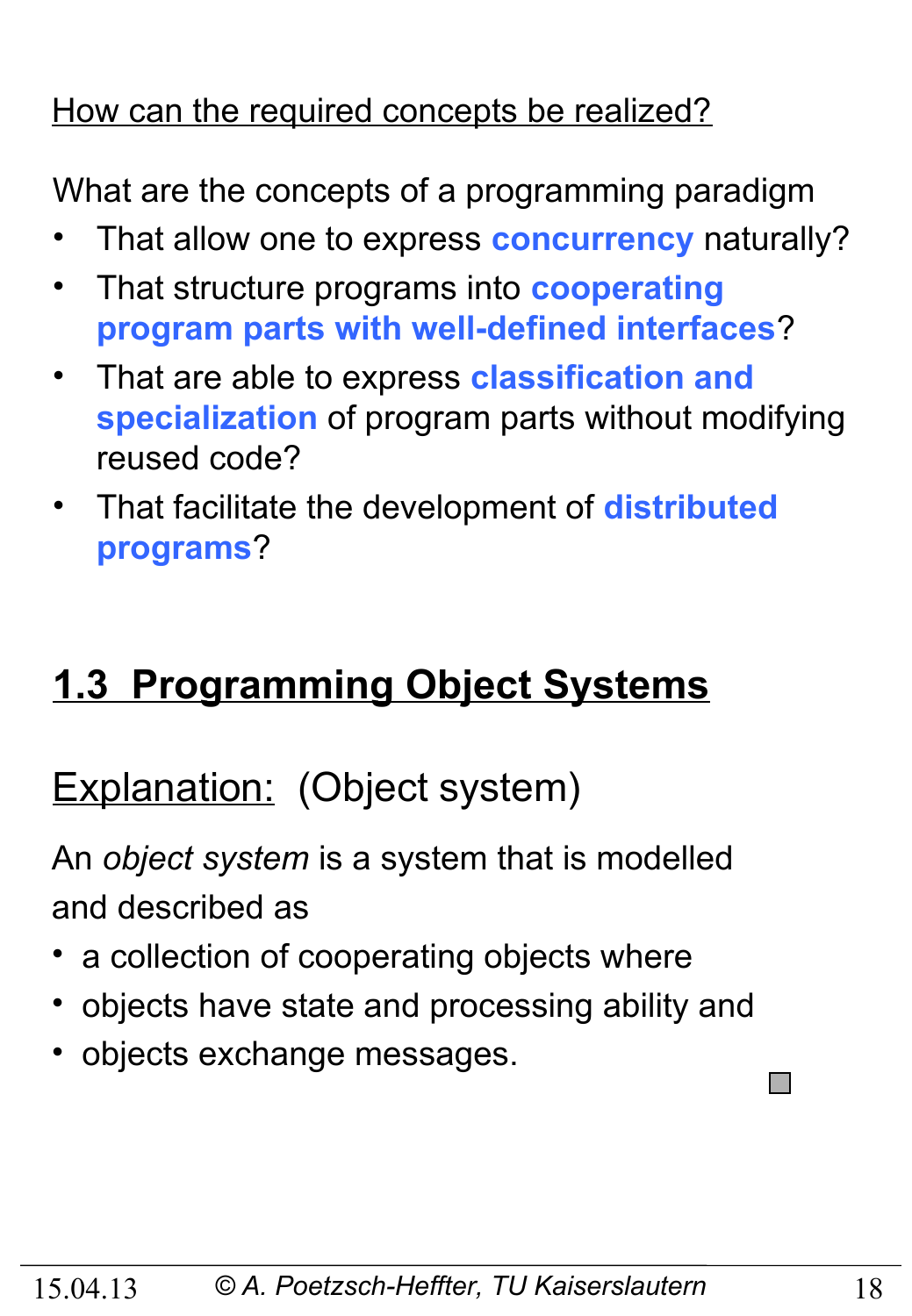# Collection of objects:



### Basic object model:

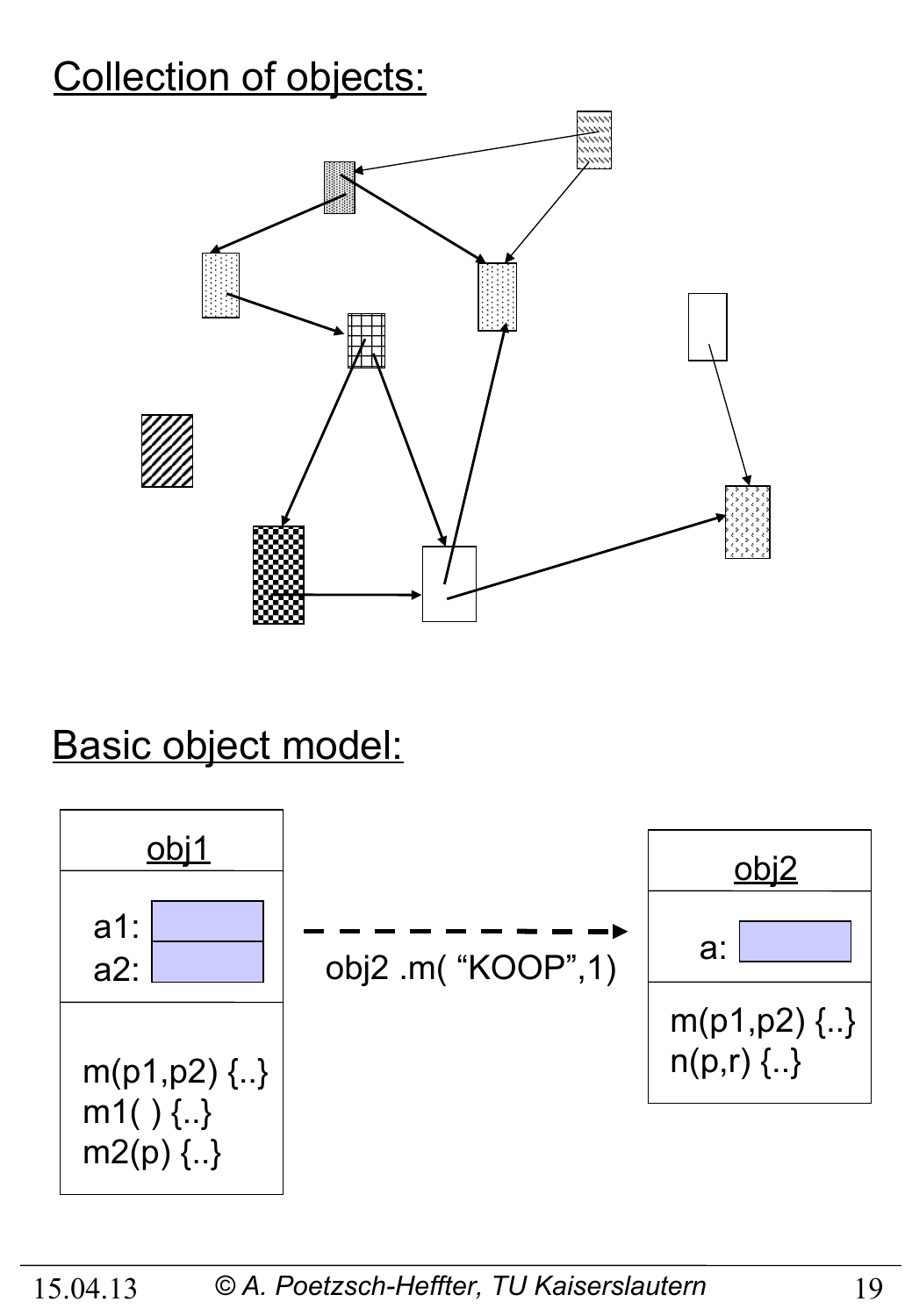### Extended object model – Interfaces:

- Objects have well-defined interfaces
	- Publicly accessible attributes
	- Publicly accessible methods
- Interfaces allow to hide implementation details (*information hiding*)
- Interfaces provide a protection boundary (*encapsulation*)

a1:

obj1

 $m(p1,p2)$   $\{..\}$ 

m1( ) {..}

m2(p) {..}

 $h1(p,q)$  {..}

 $h2(r)$  {..}

a2:

ha1:

ha2:

ha3:

Interfaces are the basis for abstract description of behavior

### Example: (Object interface):

| Object obj1 from above<br>may have: |  |
|-------------------------------------|--|
| - "private" attributes              |  |
|                                     |  |

- "private" methods

 $\Box$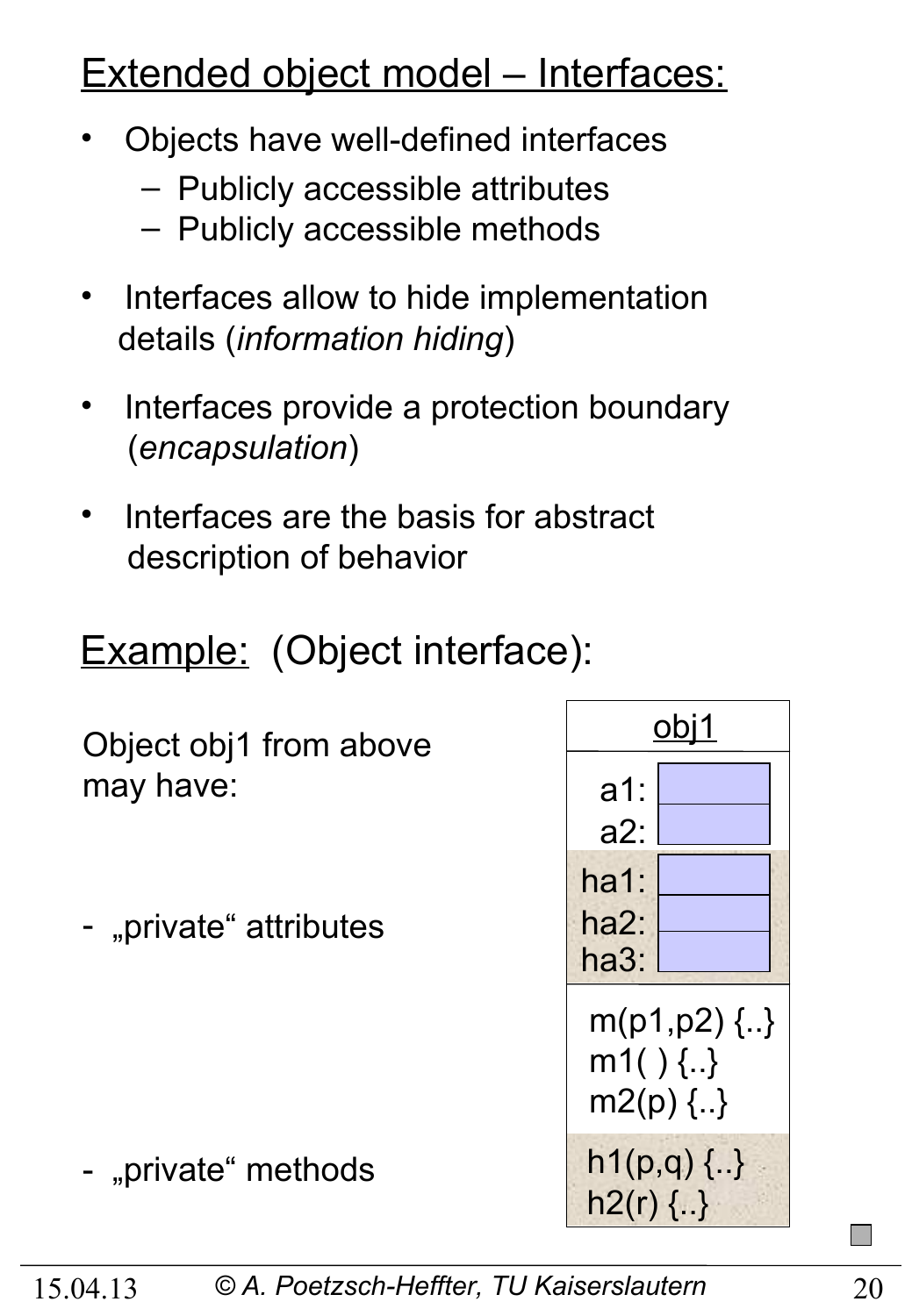### Extended object model – Classification and Polymorphism:

- Objects with same implementation are put into one class / are described by one class
- Objects/classes can be typed according to the interfaces they provide
- Objects can be hierarchically classified according to the types they implement (*subtyping*):
	- objects can belong to several types (*polymorphism*)
	- type hierarchies are extensible
- Substitution principle: Subtype objects can be used wherever supertype objects are expected

### Example: (Classification/subtyping):



 $\Box$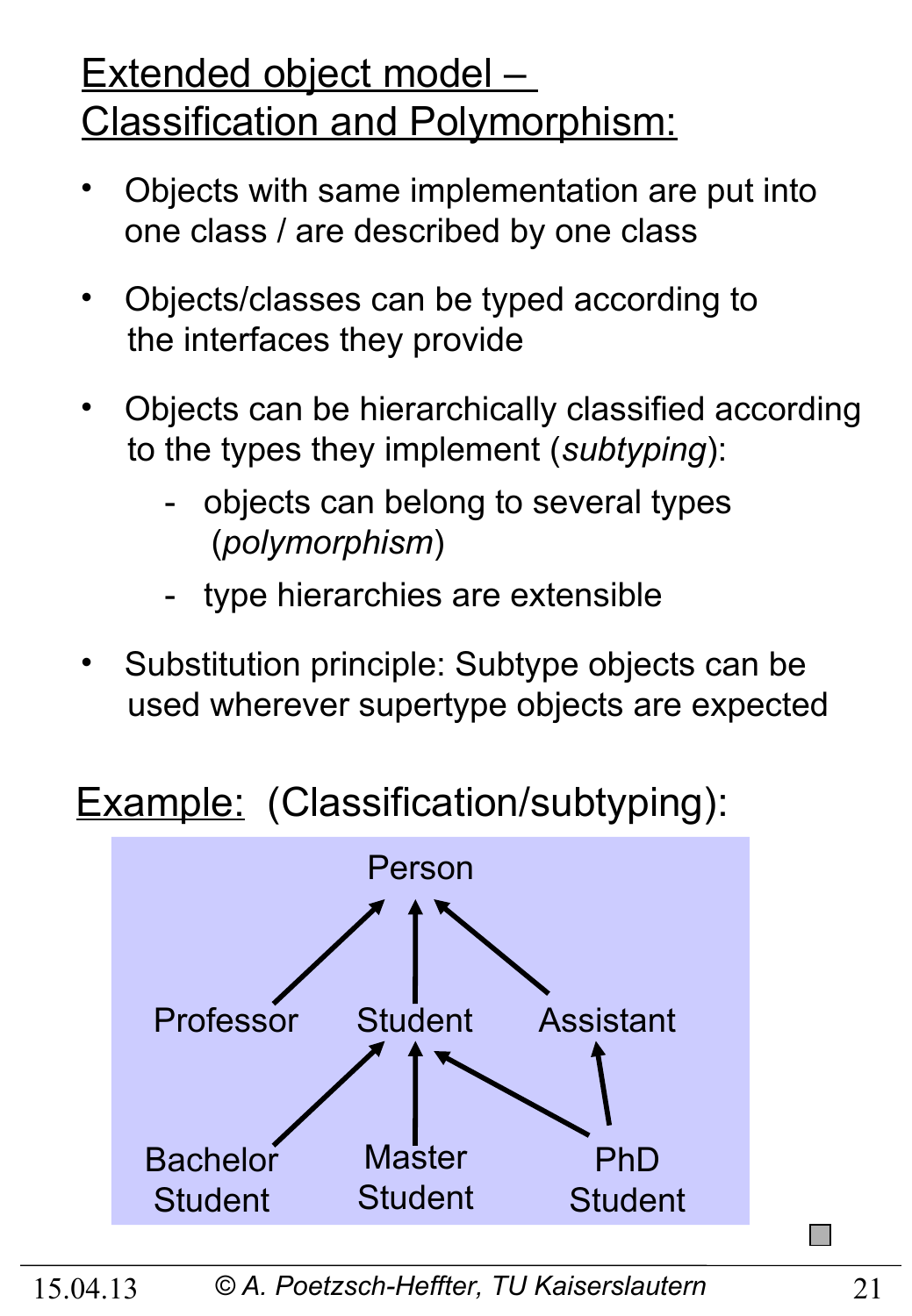# Relation to required concepts

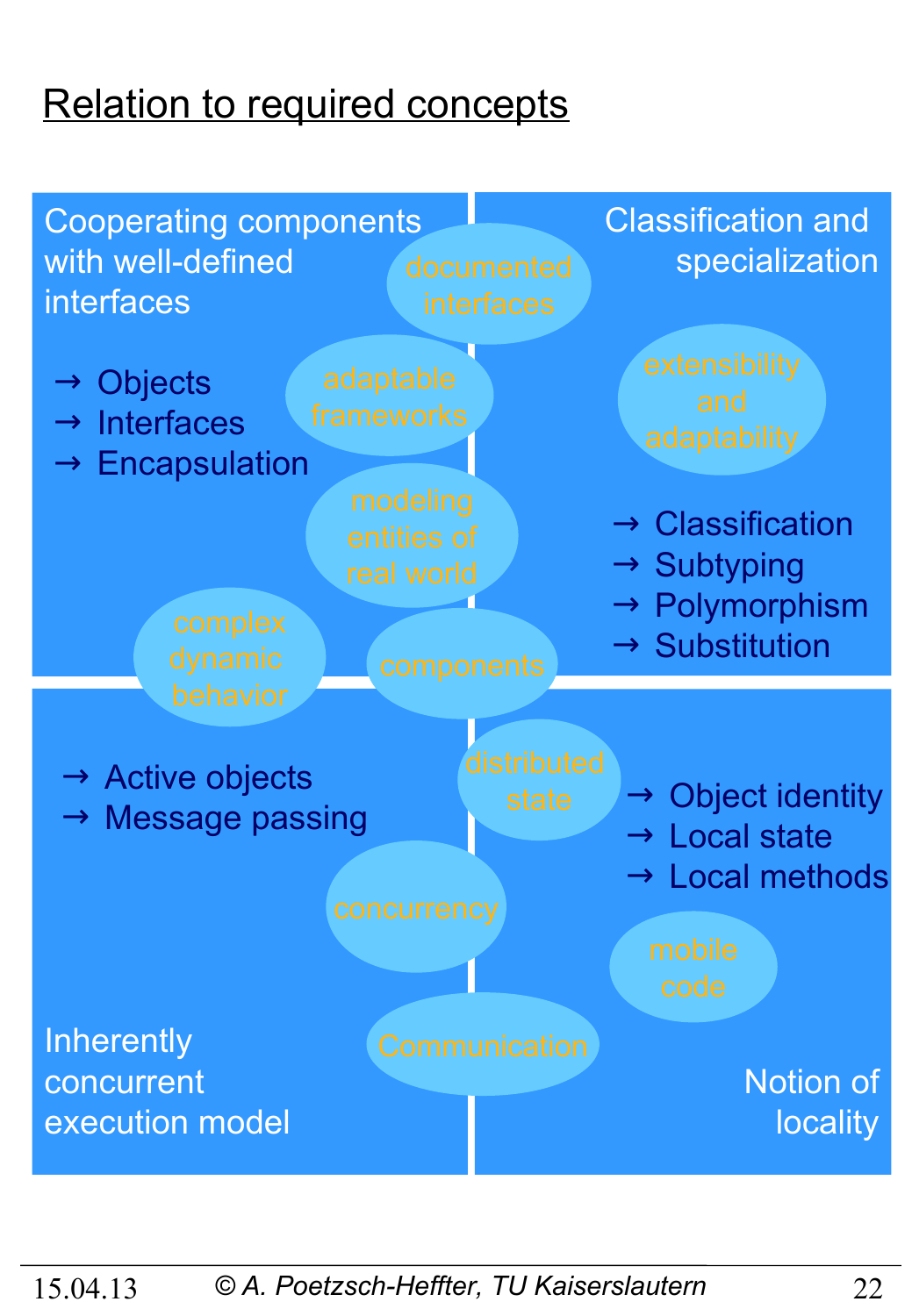### Concepts: Summary

- Core concepts of the OO-paradigm
	- Software based on object model
	- Interfaces and encapsulation
	- Classification and polymorphism
- Core concepts are **"abstract" concepts**
- To apply the core concepts we need ways to  **express them in programs**
- *Language concepts* enable and facilitate the application of the core concepts

### Remark:

The abstract OO-concepts can as well be applied when using non-OO languages (e.g. imperative languages). However, it is more difficult and less elegant.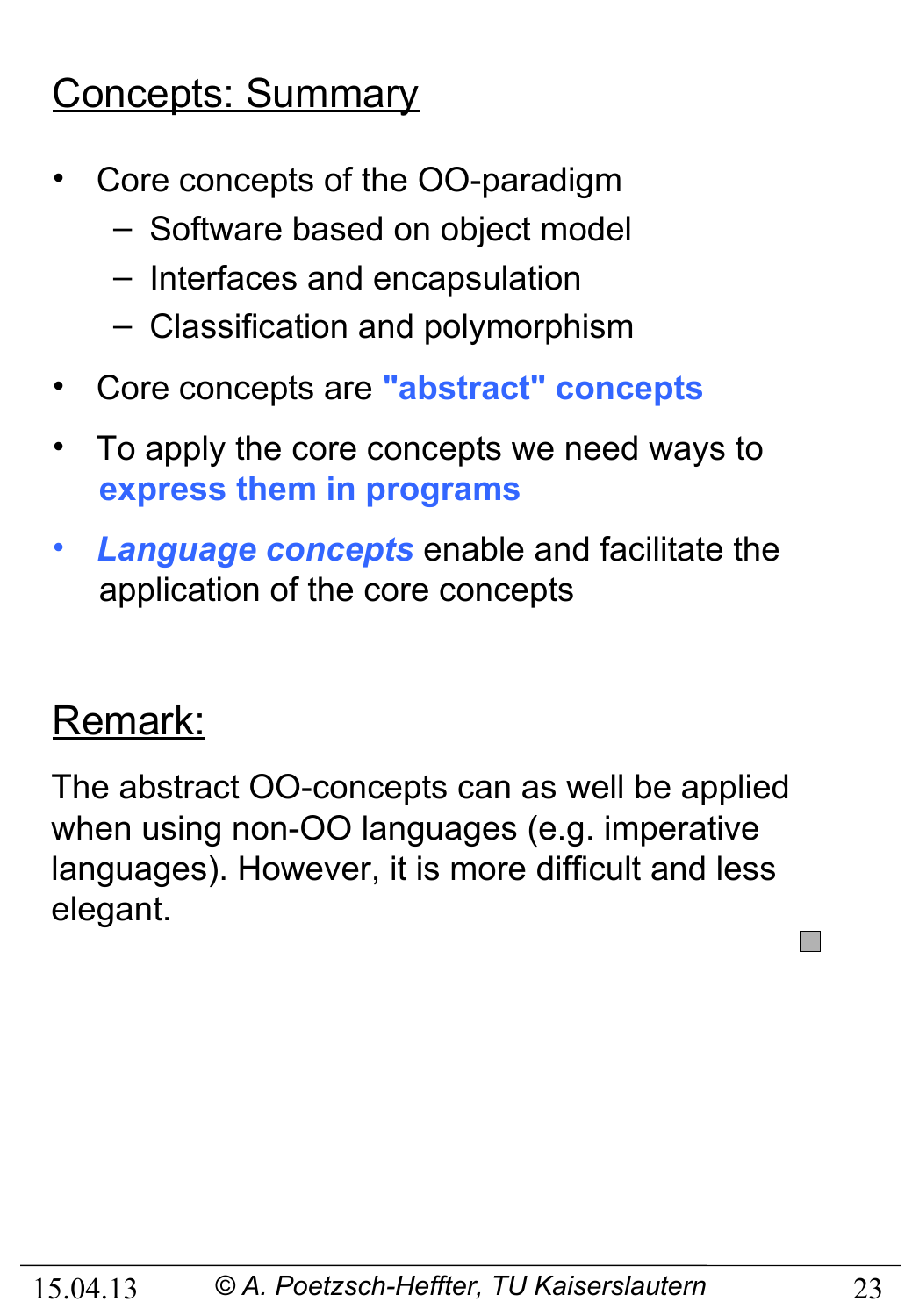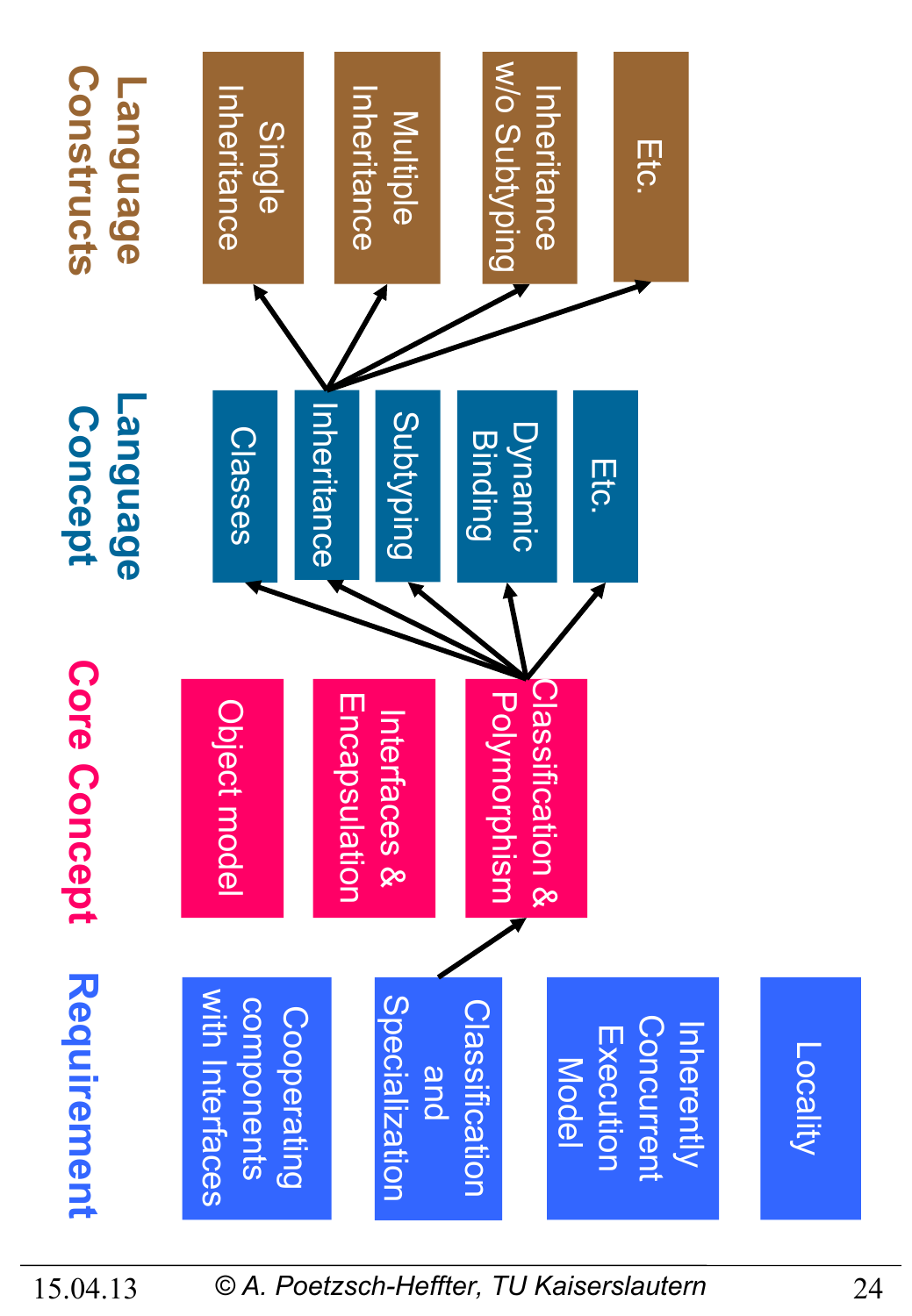# **1.4 Properties of Systems & Programs**

# **Explanation: (Specification)**

A *specification* describes properties

- of a system or program implementing a system
- in a precise way.

# Remarks:

- A program satisfies/meets a specification.
- Specifications can be declarative or model-based.
- Programs are developed from specifications. Specifications bridge the gap between the intuition about a system and its implementation.
- Specification should be
	- documented
	- checked
	- proved

verified

 We consider program-level specification as an essential part of programming.

• Techniques and tools for handling specifications and programs together are available.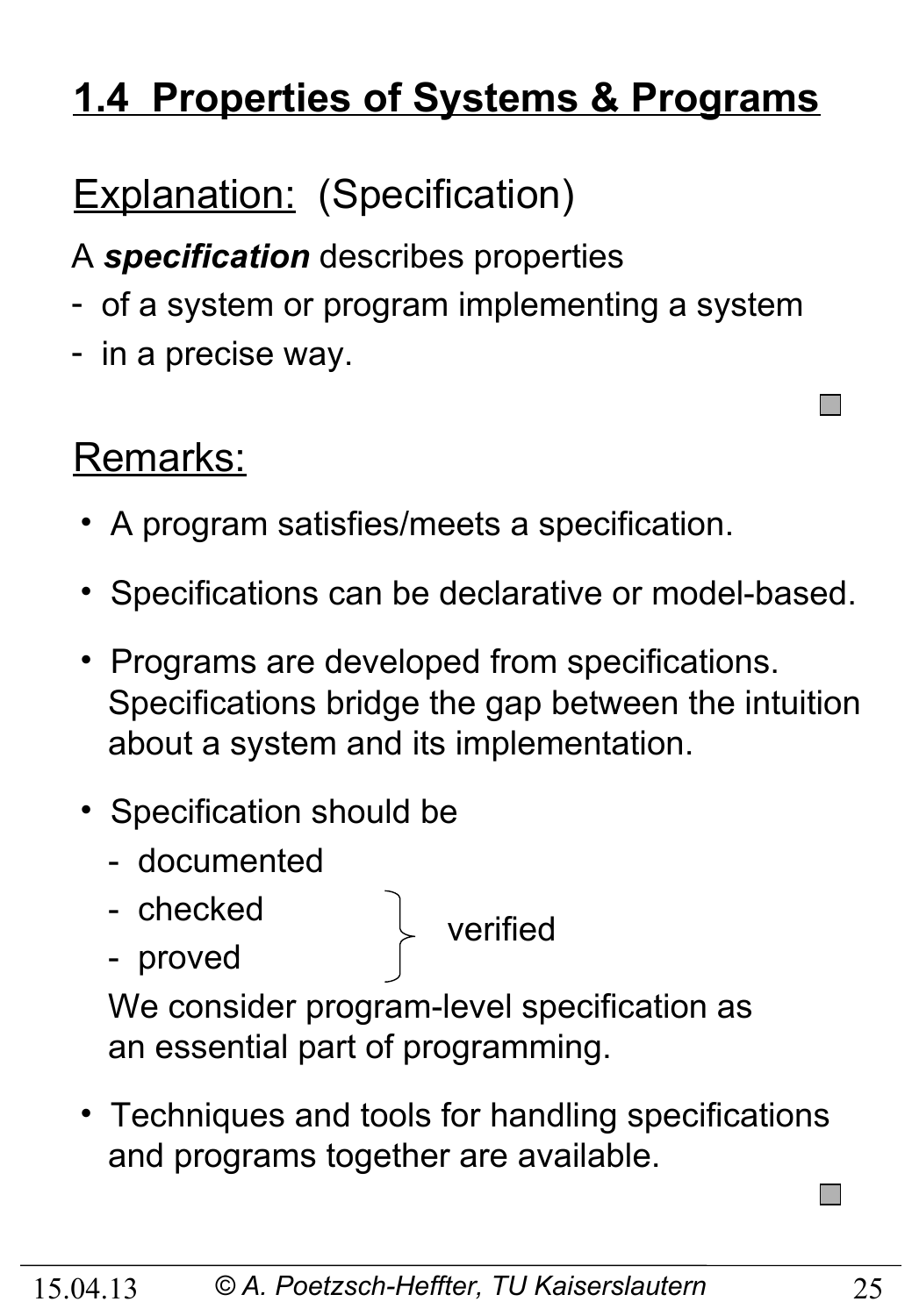### Different kinds of properties:

We distinguish between

- functional properties: input-output behavior, modifications, invariants, etc.
- non-functional properties: usability, reusability, readability, portability, scalability, efficiency, etc.

We will concentrate on functional properties, in particular:

- Type properties
- Class invariants
- Method specifications
- Interface and encapsulation properties

Goals:

- get a better understanding of programming
- learn specification and checking techniques
- learn new language features and constructs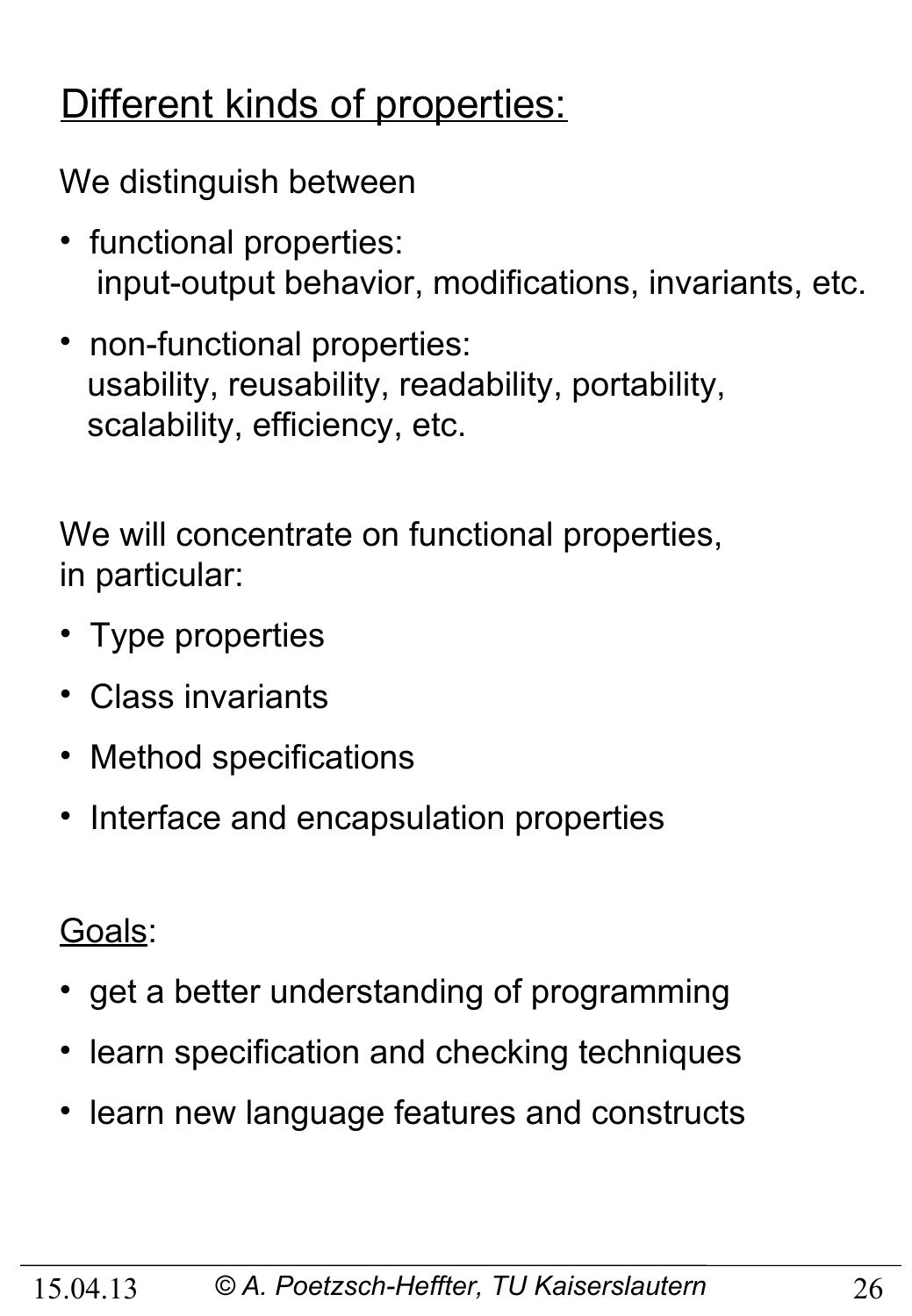# Examples: (Properties)

### 1. Type properties:

```
class Entry<ET> {
    ET element;
    Entry<ET> next;
    Entry<ET> previous;
    Entry(ET element, Entry<ET> next, 
                   Entry<ET> previous) {
      this.element = element;
     this.next = next; this.previous = previous;
    }
}
class LinkedList<ET> {
   Entropy < ET header =
        new Entry<ET>(null, null, null);
   int size = 0:
    LinkedList() { ... }
    ET getLast() { ... }
   ET removeLast() { ... }
    void addLast(ET e) { ... }
    int size() { return size; }
}
```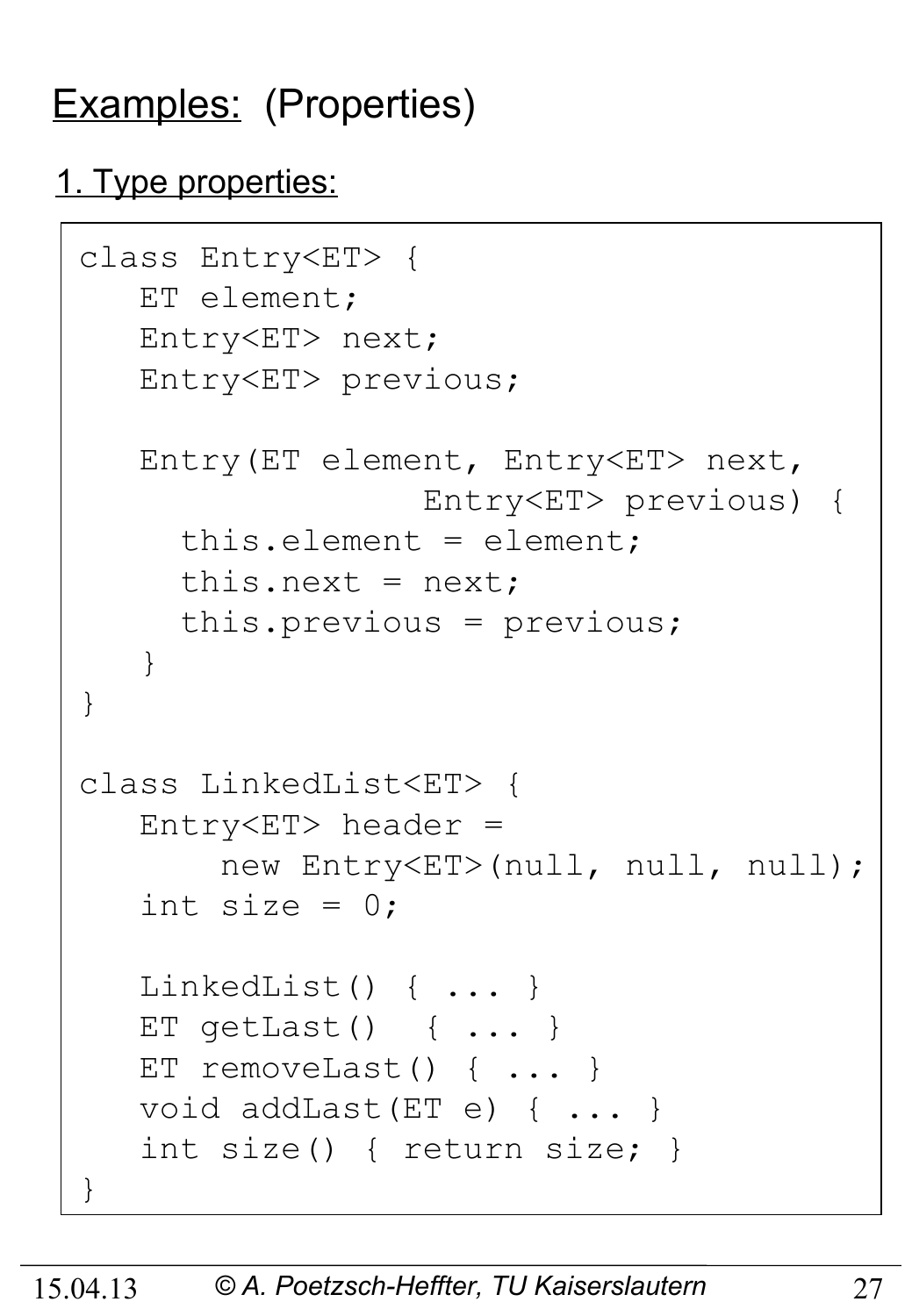```
class Test {
 public static void main(String[] args){
     LinkedList<String> ls = 
                 new LinkedList<String>();
     ls.addLast("erstes Element");
     ls.addLast("letztes Element");
     ls.getLast().indexOf("Elem"); 
        // yields 8
     LinkedList<Object> lo = 
                 new LinkedList<Object>();
     lo.addLast( new Object() );
     lo.addLast( new Object() );
     lo.getLast().indexOf("Elem"); 
        // program error
        // detected by compiler 
}}
```
### 2. Access properties:



Only objects of class Capsule can access vectors referenced by objects of class Capsule. True??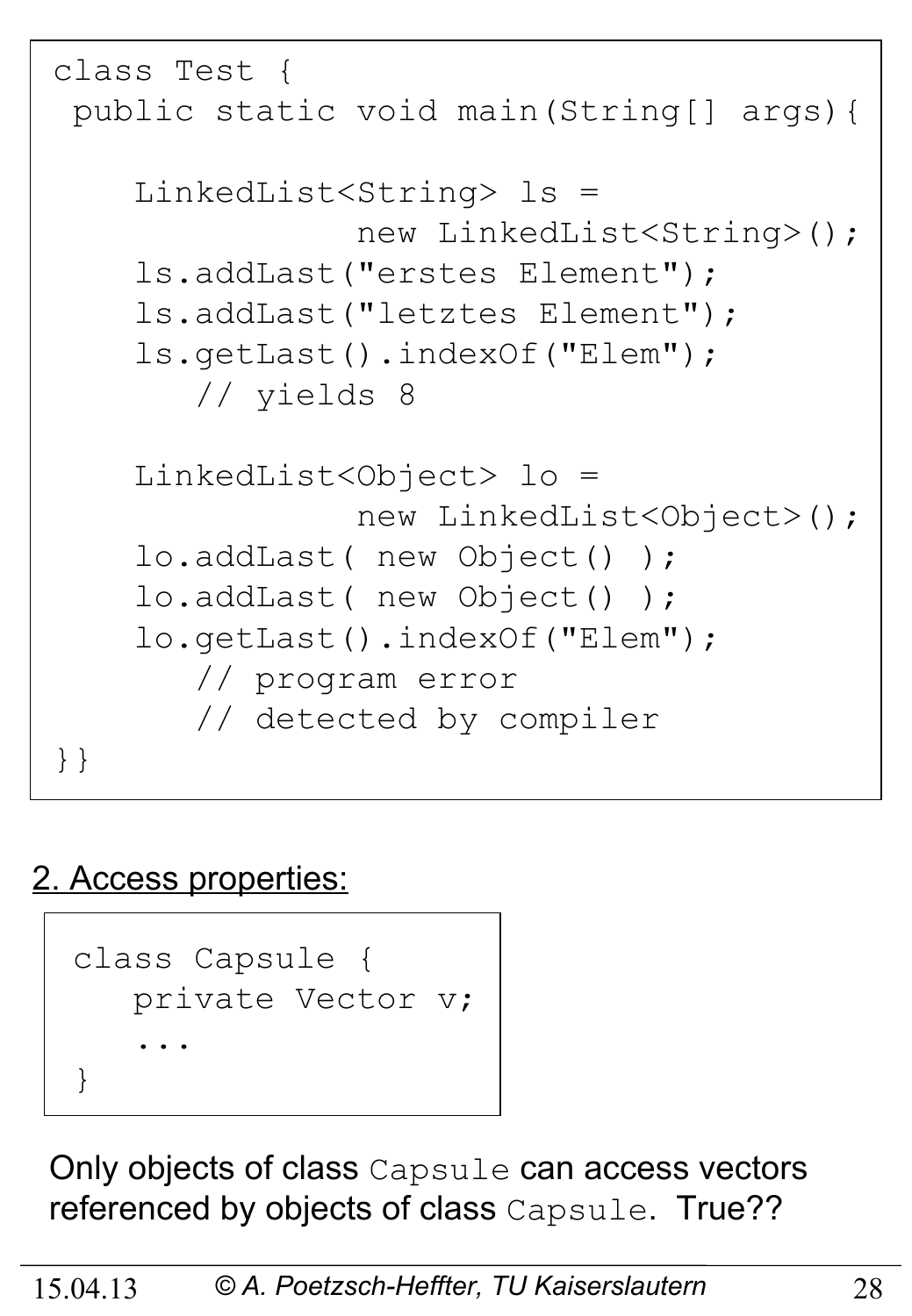### 3. Assertions (Zusicherungen):

a. Simple property:



b. Loop invariant (Schleifeninvariante):

```
 public static int isqrt( int y ){
       int count = 0, sum = 1;
       while (sum \leq y) {
           count++;
           sum += 2 * count + 1; assert count*count <= y 
                   &\&\; sum==(count+1)*(count+1);\begin{pmatrix} 1 & 1 \\ 1 & 1 \end{pmatrix} return count;
\begin{array}{c} \begin{array}{c} \end{array} \end{array}
```
c. More complex property for an AWT-fragment:

 ... Container c; Button b; ... c.remove(b); assert !EX Container cex: !EX int i: cex.getComponents()[i] == b;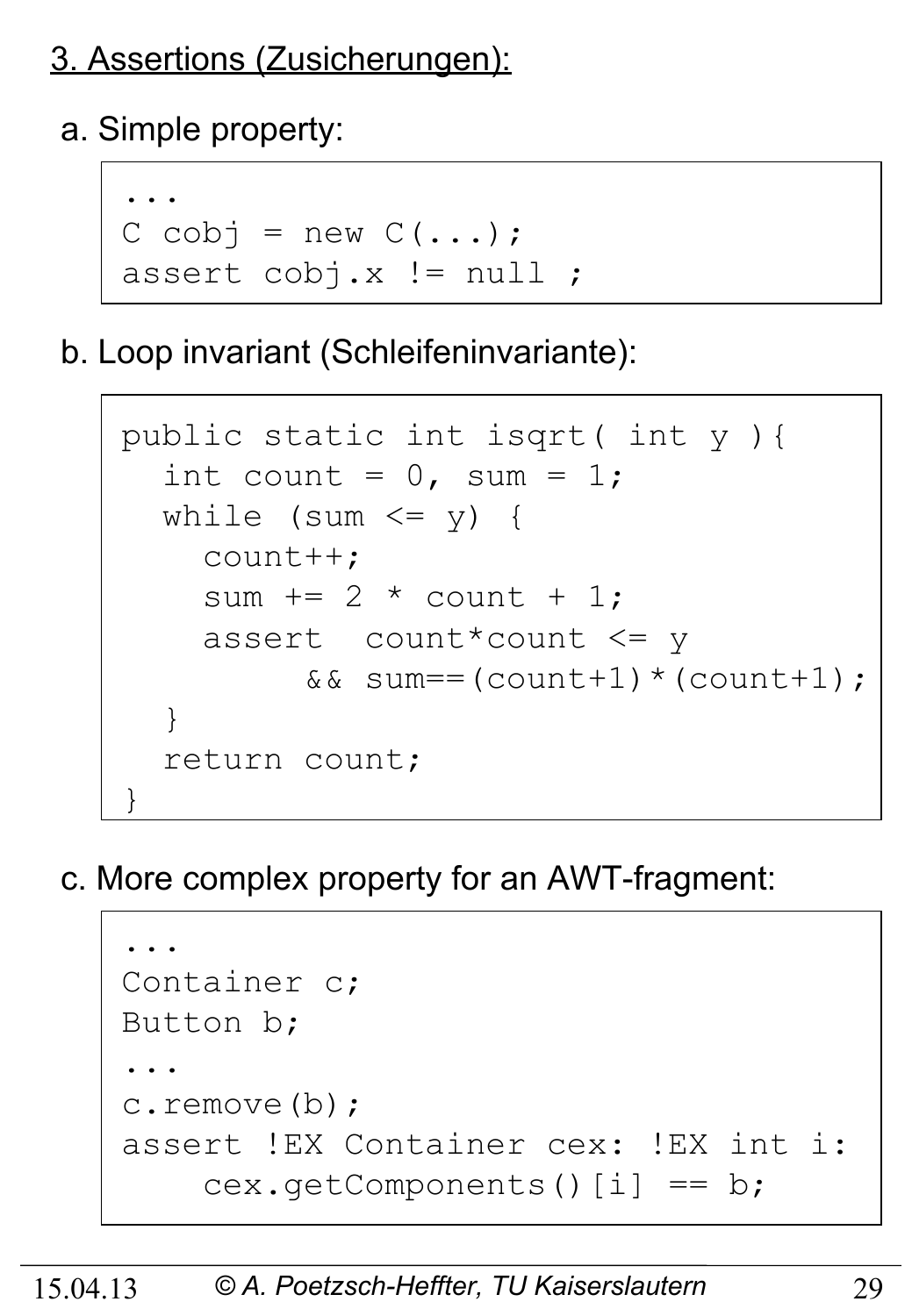### Remark:

- Assertions allow to formulate properties about the state of program variables.
- If assertions are specified by Java expressions, these expressions should not have side-effects.
- Asssertions can be used to express preconditions of methods.
- Assertions can be proved or dynamically checked.

4. Method specifications:

```
public class IntMathOps {
 /*@ public normal_behavior
    @ requires y >= 0
    @ modifiable \nothing
    @ ensures \result*\result <= y
   \alpha & \alpha y < (Math.abs(\result)+1)
   \textcircled{t} * (Math.abs(\result)+1);
   \theta \star /public static int isqrt(int y){ ... }
}
```